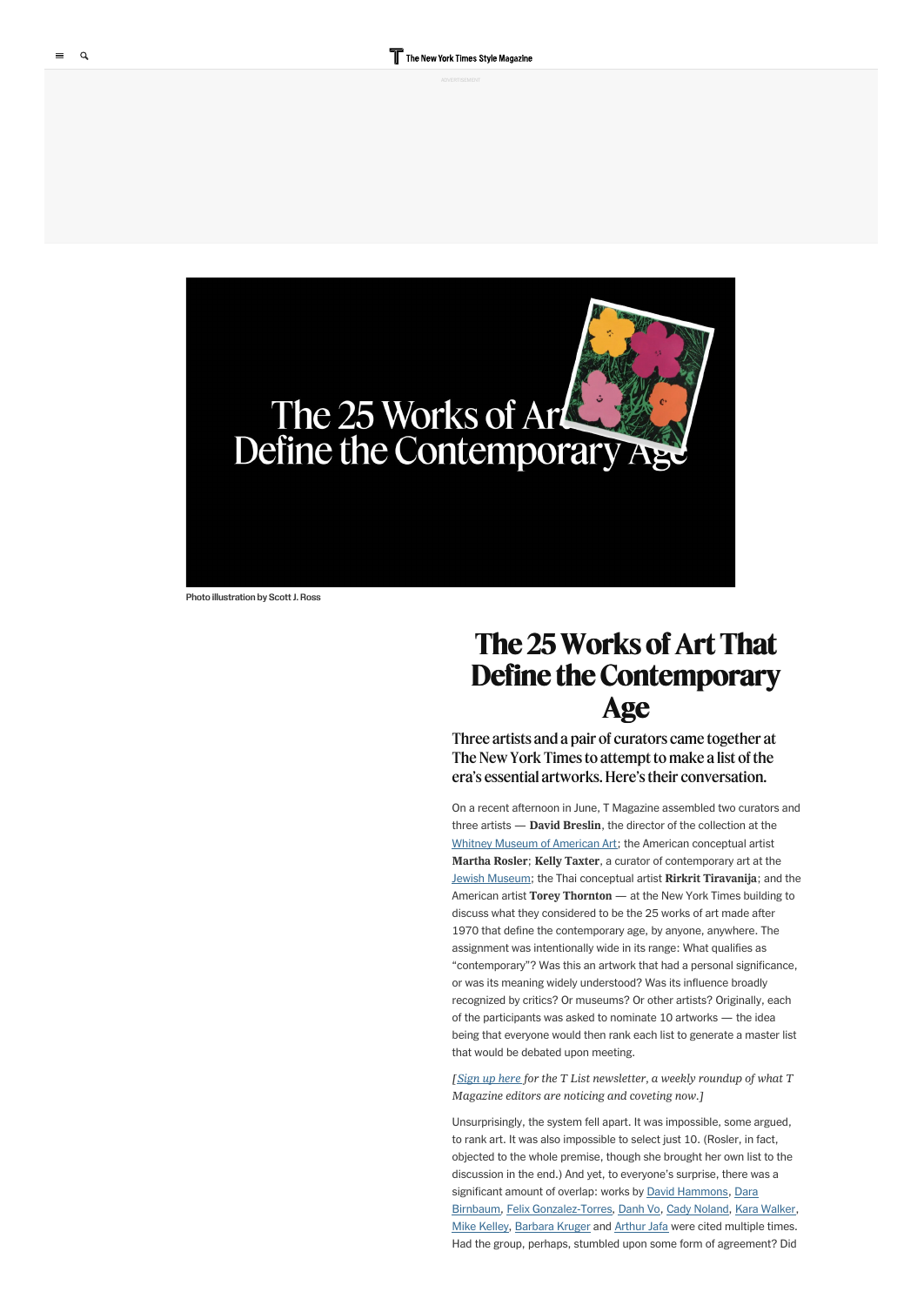their selections reflect our values, priorities and a unified idea of what matters today? Did focusing on artworks, rather than artists, allow for a different framework?



The roundtable panelists, from left to right: the Whitney Museum of American Art's David Breslin, the<br>artist Martha Rosler, the artist Torey Thornton, the Jewish Museum's Kelly Taxter and the artist Rirkrit<br>Tiravanija. The Donnola

Naturally, when re-evaluating the canon of the last five decades, there were notable omissions. The group failed to name many artists who most certainly had an impact on how we view art today: Bigger names of recent Museum of Modern Art retrospectives, internationally acclaimed artists and high earners on the secondary market were largely excluded. Few paintings were singled out; [land](https://www.nytimes.com/2018/11/21/t-magazine/female-land-artists.html) art was almost entirely absent, as were, to name just a few more categories, works on paper, sculpture, photography, fiber arts and [outsider](https://www.nytimes.com/2015/06/01/t-magazine/outsider-art-essay-christine-smallwood.html) art.

It's important to emphasize that no consensus emerged from the meeting. Rather, this list of works is merely what has been culled from the conversation, each chosen because it appeared on a panelist's original submission of 10 (in two instances, two different works by the same artist were nominated, which were considered jointly). The below is not definitive, nor is it comprehensive. Had this meeting happened on a different day, with a different group, the results would have been different. Some pieces were debated heavily; others were fleetingly passed over, as if the group intuitively understood why they had been brought up; a few were spoken of with appreciation and wonder. What came out of the conversation was more of a sensibility than a declaration. This list — which is ordered chronologically, from oldest work to most recent — is who we circled around, who we defended, who we questioned, and who we, perhaps most of all, wish might be remembered. - [Thessaly](https://www.nytimes.com/by/thessaly-la-force) La Force

This conversation has been edited and condensed. The artwork summaries are by Zoë Lescaze.

# **1. Sturtevant,"Warhol Flowers,"1964-71**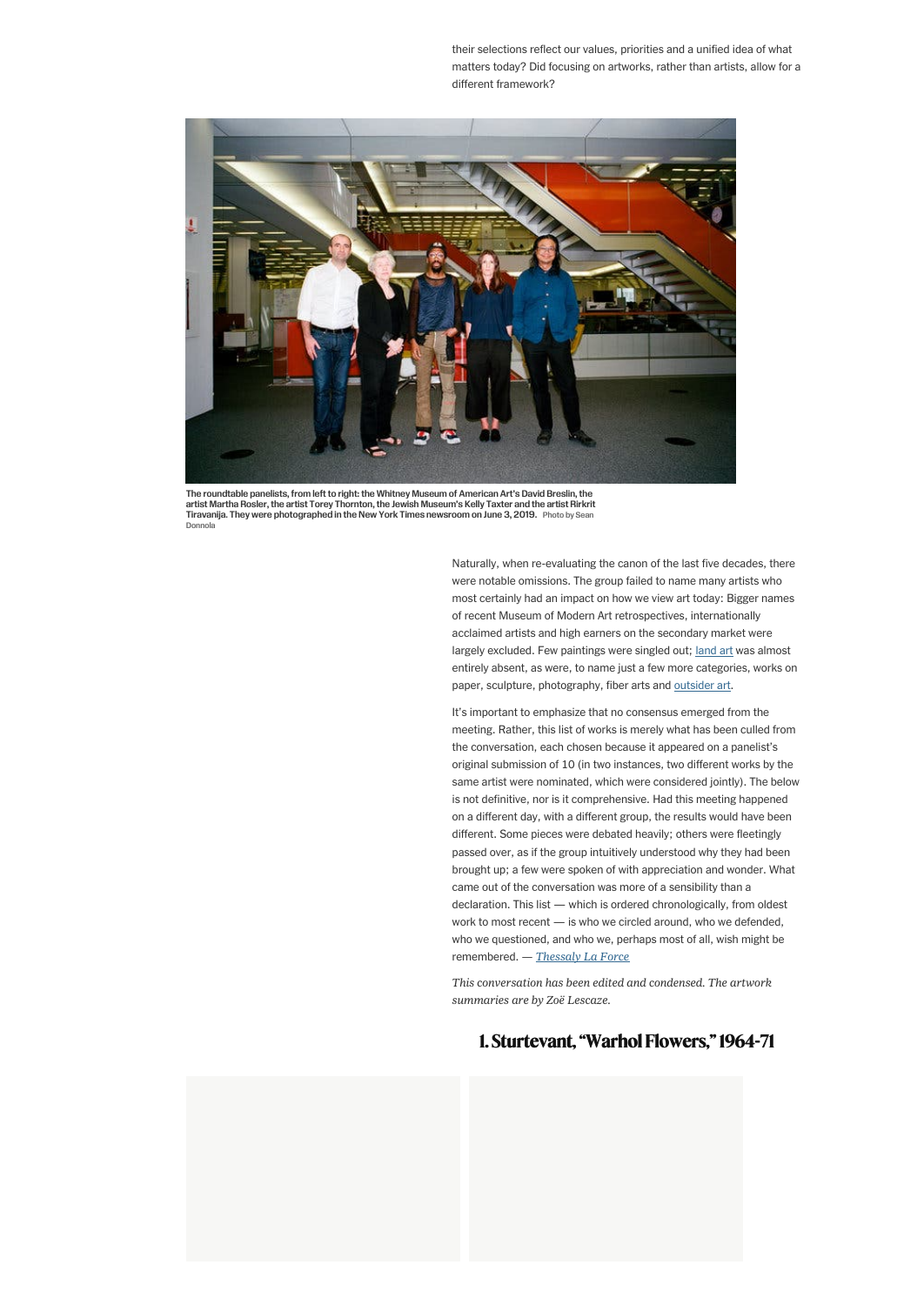Sturtevant's "Warhol Flowers" (1969-70). © Estate of Sturtevant, courtesy of Galerie Thaddaeus Ropac, London, Paris, Salzburg

Sturtevant's "Warhol Flowers" (1969-70). © Estate of Sturtevant courtesy of Galerie Thaddaeus Ropac, London, Paris, Salzburg

Known professionally by her surname, Elaine [Sturtevant](https://www.nytimes.com/2014/05/17/arts/design/elaine-sturtevant-appropriation-artist-is-dead-at-89.html) (b. Lakewood, Ohio, 1924; d. 2014) began "repeating" the works of other artists in 1964, more than a decade before [Richard](https://www.nytimes.com/topic/person/richard-prince) Prince photographed his first Marlboro ad and [Sherrie](https://www.nytimes.com/1987/09/12/arts/original-slant-on-originality.html) Levine appropriated the images of Edward [Weston](https://www.nytimes.com/topic/person/edward-weston). Her targets tended to be famous male painters (largely because the work of women was less broadly recognized). Over the course of her career, she imitated canvases by [Frank](https://www.nytimes.com/2019/02/17/arts/design/frank-stella-black-paintings.html) Stella, James Rosenquist and Roy [Lichtenstein,](https://www.nytimes.com/2017/04/01/arts/james-rosenquist-dead-pop-art.html) among others. Perhaps unsurprisingly, given his own puckish understanding of authorship and originality, Andy [Warhol](https://www.nytimes.com/2018/11/01/arts/design/andy-warhol-inc-how-he-made-business-his-art.html) approved of Sturtevant's project and even lent her one of his "Flowers" screens. Other artists, including Claes Oldenburg, were [unamused,](https://www.nytimes.com/2017/10/16/t-magazine/claes-oldenburg.html) and collectors largely shied away from purchasing the works. Gradually, however, the art world came around to understanding her conceptual reasons for copying canonical works: to skewer the grand modernist myths of creativity and the artist as lone genius. By focusing on Pop Art, itself a comment on mass production and the suspect nature of authenticity, Sturtevant was taking the genre to its full logical extension. Playful and subversive, somewhere between parody and homage, her efforts also echo the centuries-old tradition of young artists copying old masters.

### **2. Marcel Broodthaers,"Musée d'Art Moderne, Département des Aigles,"1968-72**

Left: Marcel Broodthaers's "Musée d'Art Moderne, Département des Aigles, Section Financière, à<br>Vendre Pour Cause de Faillite" (1970-71). Right: "Musée d'Art Moderne, Département des Aigles, **Section des Figures" (1972) at Städtische Kunsthalle, Düsseldorf.** © 2019 Estate of Marcel<br>Broodthaers/Artists Rights Society (ARS), N.Y./SABAM, Brussels. Photo (right) by Maria Gilissen.

> In 1968, Marcel [Broodthaers](https://www.moma.org/collection/works/146915) (b. Brussels, 1924; d. 1976) opened his nomadic museum, the "Musée d'Art Moderne, Département des Aigles," complete with a staff, wall labels, period rooms and slide carousels. His "Museum of Modern Art" existed in various locations, beginning with Broodthaers's Brussels home, where the artist filled the space with storage crates for people to use as seats and postcard reproductions of 19th-century paintings. He painted the words "musée" and "museum" on two windows facing the street. The museum, which gently mocked various curatorial and financial aspects of traditional institutions, grew from there, with sections identified as 17th century, folklore and cinema, among others. At one point, Broodthaers had a gold bar stamped with an eagle, which he intended to sell at twice its market value in order to raise money for the museum. Failing to find a buyer, he declared the museum bankrupt and put it up for sale. Nobody was interested enough to make a purchase, and in 1972, he erected a new section of his museum in an actual institution, the Kunsthalle Düsseldorf. There, he installed hundreds of works and everyday objects — from flags to beer bottles — depicting eagles, the symbol of his museum.

### **3. Hans Haacke,"MoMA Poll,"1970**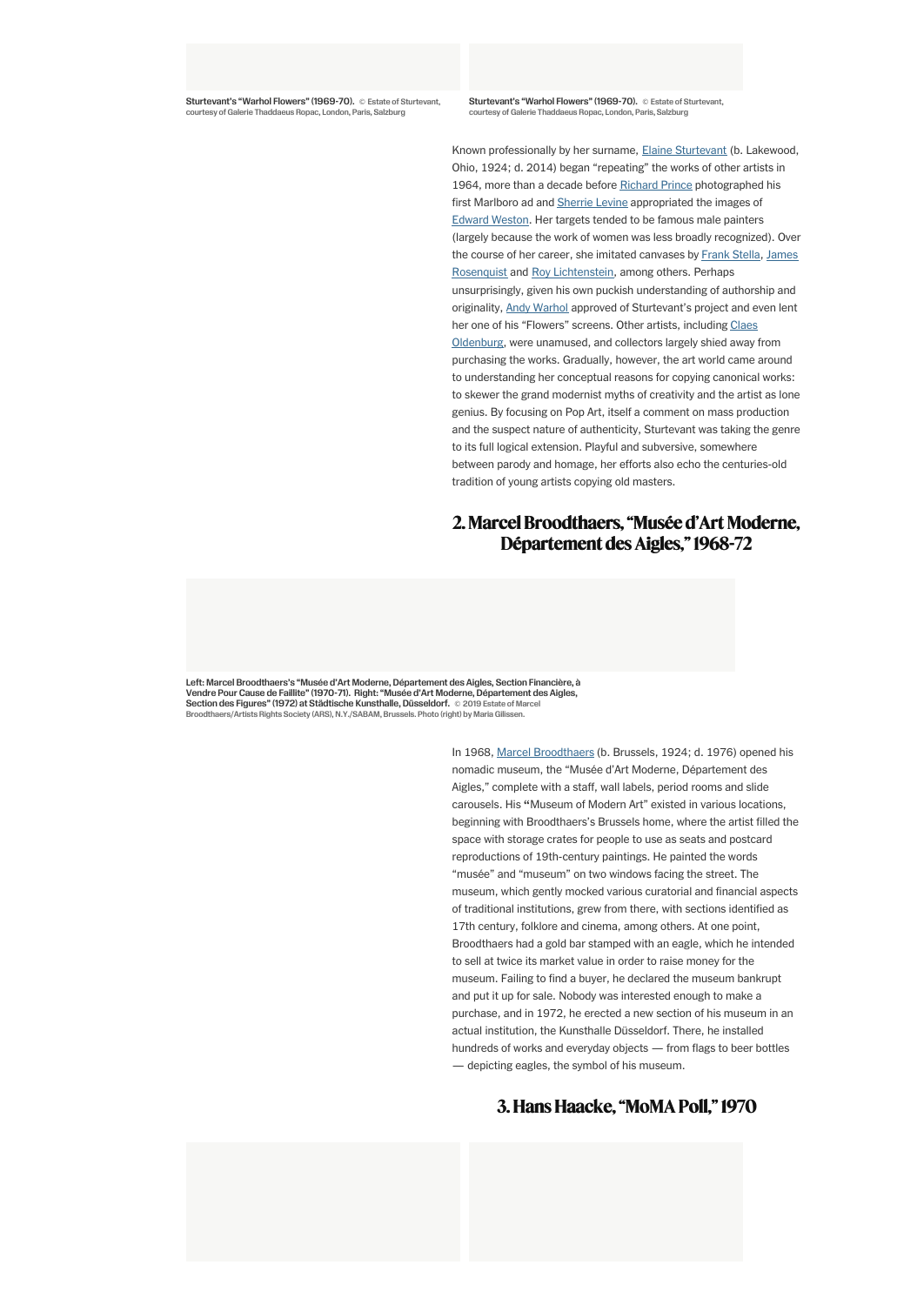Hans Haacke's "MoMA Poll" (1970), recreated at the Central<br>Pavilion at the 2015 Venice Biennale. Courtesy of Contemporary Art Daily. © Hans Haacke/Artists Rights Society (ARS), N.Y./VG Bild-Kunst, Bonn

A yellow ballot used for Haacke's "MoMA Poll." Courtesy of the Museum of Modern Art Archives, New York. © Hans Haacke/Artists Rights Society (ARS), N.Y./VG Bild-Kunst, Bonn

In 1969, the Guerrilla Art Action Group, an art workers' coalition, called for the resignation of the Rockefellers from the board of the Museum of Modern Art, believing the family was involved in the manufacture of weapons (chemical gas and napalm) destined for Vietnam. A year later, Hans [Haacke](https://www.nytimes.com/2014/10/24/arts/design/hans-haacke-gets-establishment-nod-of-approval.html) (b. Cologne, Germany, 1936) took the fight inside the museum. His seminal installation, "MoMA Poll," presented visitors with two transparent ballot boxes, a ballot and a sign that posed a question about the upcoming gubernatorial race: "Would the fact that Governor Rockefeller has not denounced President Nixon's Indochina Policy be a reason for you not to vote for him in November?" (By the time the exhibition closed, roughly twice as many participants had answered "yes" as "no.") MoMA did not censor the work, but not all institutions were as tolerant. In 1971, just three weeks before it was set to open, the Guggenheim Museum [canceled](https://www.nytimes.com/1971/04/07/archives/the-guggenheim-cancels-haackes-show.html) what would have been the German artist's first major international solo show when he wouldn't remove three provocative works. The same year, Cologne's Wallraf-Richartz Museum refused to exhibit "Manet-Projekt '74," which examined the provenance of an *[Édouard](https://www.nytimes.com/topic/person/edouard-manet) Manet* painting donated to that museum by a Nazi sympathizer.

**Thessaly La Force:** There's one work here thatreally looks at the institution of the museum. Rirkrit, you listed Marcel Broodthaers's piece.

**Rirkrit Tiravanija:** That's the beginning of breaking — at least for me — the institution. The beginning, for me, in Western art, to question that kind of accumulation of knowledge. I like the Hans Haacke that's also on this list. Definitely on my list, but I didn't put it down.

**Martha Rosler:** I put it down. Hans showed the audience that it was part of a system. By collecting their opinions and information about who they were, he was able to construct a picture. I thought that it was transformative and riveting for anyone who was interested in thinking about who the art world was. Also because it was totally data driven and it wasn't aesthetic. It was the revolutionary idea that the art world itself was not outside the question of: Who are we? It gave a lot of space for people to think systematically about things the art world had relentlessly refused to recognize were systematic issues.

### **4. Philip Guston,"Untitled (Poor Richard)," 1971**

Philip Guston's "Untitled (Poor Richard)" (1971). © Estate of Philip Guston, courtesy of Hauser & Wirth

Richard Nixon was up for re-election in 1971 when Philip [Guston](https://www.nytimes.com/2017/05/16/t-magazine/art/philip-guston-venice.html) (b. Montreal, 1913; d. 1980) created an astounding, little-known series of nearly 80 cartoons depicting the president's rise to office and destructive tenure. In Guston's spindly line drawings, we see Nixon, portrayed with a phallic nose and testicular cheeks, swimming on Key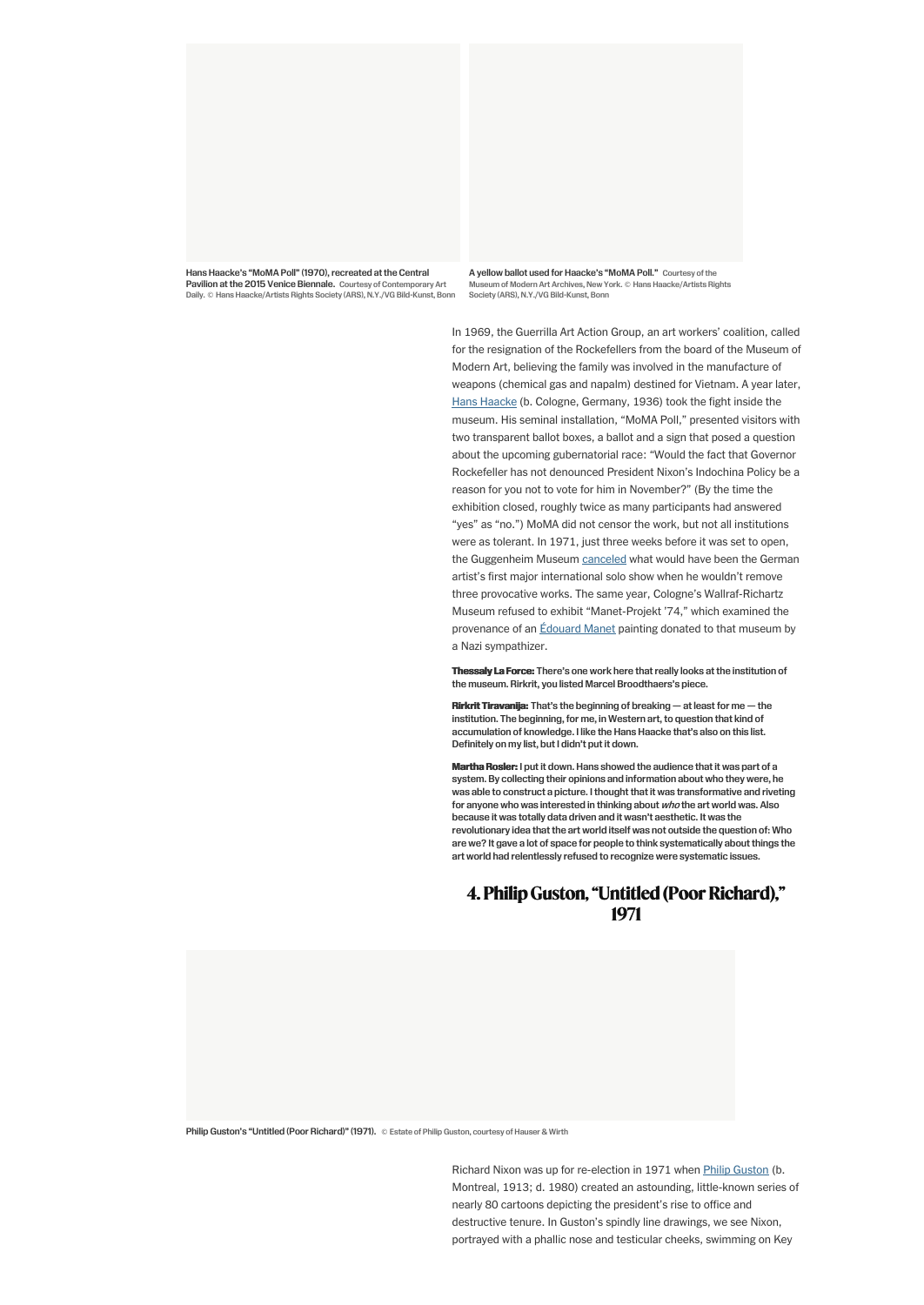Biscayne and drafting foreign policy in China with caricatured politicians, including Henry [Kissinger](https://www.nytimes.com/topic/person/henry-a-kissinger) as a pair of glasses; the president's pet dog, Checkers, also makes cameos. Guston captures Nixon's bitterness and insincerity while crafting a poignant meditation on the abuse of power. Despite its enduring relevance, the series languished in Guston's studio for more than 20 years following the artist's death in 1980; it was finally exhibited and published in 2001. The drawings were shown most recently in 2017 at Hauser & Wirth in London.

**TLF:** Back to my larger question: What do we mean by "contemporary"? Does anyone want to take a stab at that?

**RT:** I think Philip Guston'sseries of Nixon [drawings](https://www.nytimes.com/2016/10/31/arts/design/philip-guston-and-his-barbed-pen-nixon-years.html) became completely contemporary because it's -

**Torey Thornton:** A mirror of sorts.

**RT:** It's like talking about what we're looking at today.

**TLF:** Well, that's a question Ihad, too. Do some works of art have the capacity to change over time? Do some get stuck in amber and remain a mirror of that particular moment? What you're describing is a current event changing the meaning of Guston's paintings and drawings.

**Kelly Taxter:** I think that absolutely happens.

**MR:** It's all about the institution. When you mentioned the Guston piece, which is great, I was thinking, "Yeah, but there's at least two videotapes that were about the same exact thing." What about "[Television](https://www.moma.org/collection/works/118185) Delivers People" [a 1973 short film by [Richard](https://www.nytimes.com/topic/person/richard-serra) Serra and Carlota [Schoolman](https://www.moma.org/artists/34941)]? I'm also thinking of "Four More Years" [a [documentary](https://www.eai.org/titles/four-more-years) about the 1972 Republican National Convention] by [TVTV](http://www.vdb.org/artists/tvtv), which was about Nixon, and "The [Eternal](https://www.eai.org/titles/the-eternal-frame) Frame" [a 1975 satirical re-creation of the John F. Kennedy assassination by Ant [Farm](https://www.nytimes.com/2003/06/21/arts/doug-michels-radical-artist-and-architect-dies-at-59.html) and T.R. [Uthco](https://www.eai.org/artists/t-r-uthco/titles)l, about the Kennedys.

Left: Jacqueline Humphries's ":)green" (2016). Right: Charline von Heyl's "Poetry Machine #3" (2018). Left: courtesy of the artist and Greene Naftali, N.Y. Right: courtesy of the artist and Petzel, N.Y.

**TLF:** There aren't that many paintings on the lists.

KT: No. Wow. I didn't realize that until two days later. I love painting, it's just not here.

**TLF:** Is painting not — Torey, you're a painter — contemporary?

**TT:** It's old. I don't know. I tried to look at what types of painting happened and then see who started it.

**RT:** I put Guston on my list.

**David Breslin:** On my longer list, I ha[dGerhard](https://www.nytimes.com/2002/01/27/magazine/an-artist-beyond-isms.html) Richter's [Baader-Meinhof](https://www.gerhard-richter.com/en/art/paintings/photo-paintings/baader-meinhof-56) cycle [a series of paintings titled "October 18, 1977," made by Richter in 1988, based on photographs of members of the Red Army Faction, a German left-wing militant group that carried out bombings, kidnappings and assassinations throughout the 1970s]. It speaks to the history of countercultural formation. How, if one decides not to peaceably demonstrate, what the alternatives are. How, in many ways, some of those things could only be recorded or thought about a decadeplus later. So, how can certain moments of participatory action be thought about in their time, and then also in a deferred moment?

**KT:** I thought of all the women painters. I thought of lacqueline [Humphries](https://www.greenenaftaligallery.com/artists/jacqueline-humphries), [Charline](http://www.petzel.com/artists/charline-von-heyl) von Heyl, Amy [Sillman](https://www.nytimes.com/2013/09/29/arts/design/amy-sillman-brings-together-abstraction-and-figuration.html), Laura [Owens](https://www.nytimes.com/2017/09/04/t-magazine/art/ugly-painting-laura-owens-karen-kilimnik-sam-mckinniss.html). Women taking up the very difficult task of abstraction and bringing some meaning to it. That, to me, feels like important terrain women have staked out in a really serious way. Maybe one or two of those people deserve to be on this list, but somehow I didn't put them on.

**DB:** It's that problem of a body of work versus the individual.

**KT:** But am I going to pick one painting of Charline's? I can't. I just saw that show at the [Hirshhorn](https://www.nytimes.com/2018/11/08/t-magazine/tino-sehgal-hirshhorn-museum-art.html) Museum in Washington, D.C., and every painting in the last 10 years is good. Is one better than the other? It's this kind of practice and this discourse around abstraction — and what women are doing with it — that I think is the key.

**5. Judy Chicago, Miriam Schapiro and the CalArts Feminist Art Program, "Womanhouse,"1972**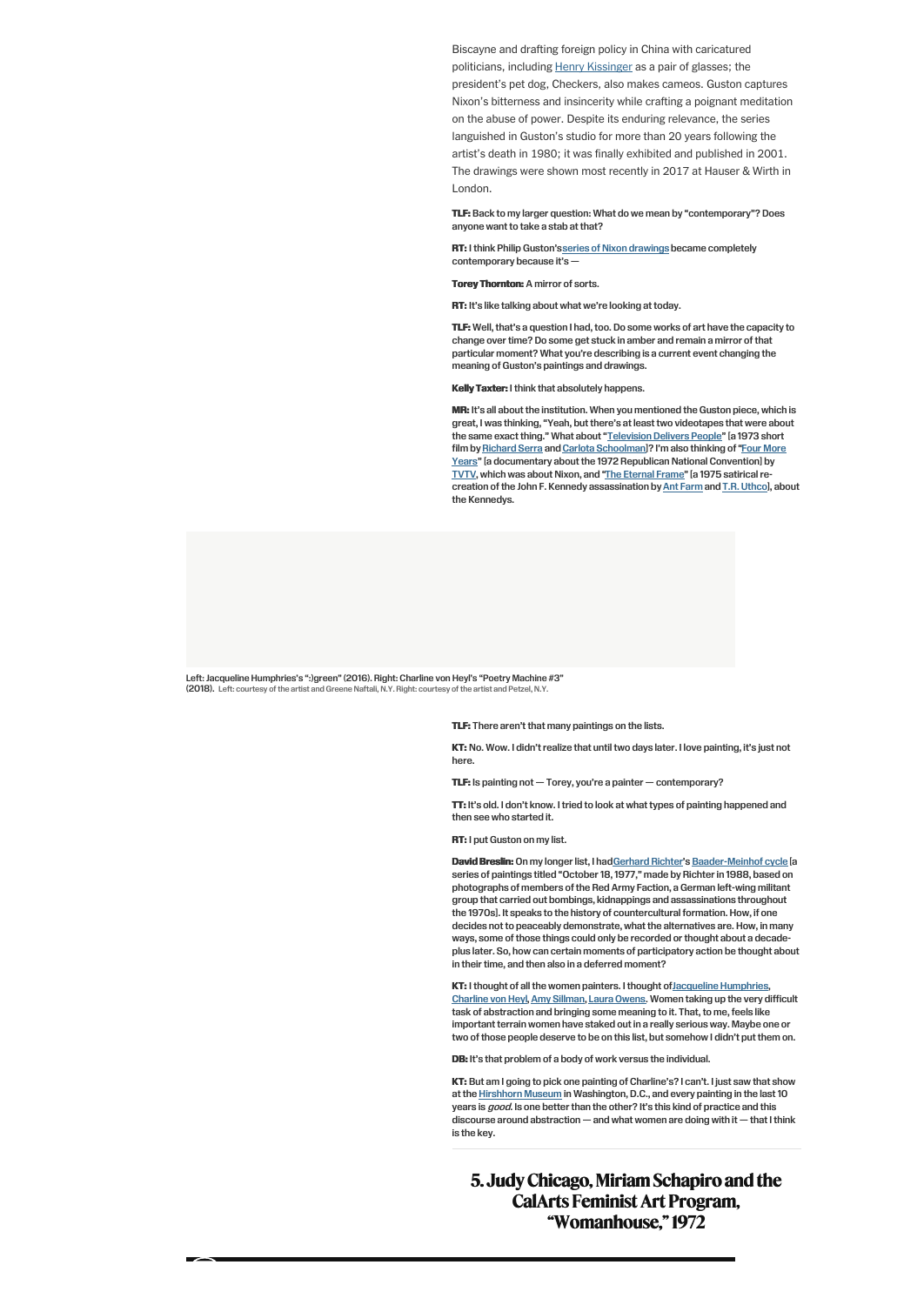

**A clip from the performance piece staged at "Womanhouse."**<br>© Judy Chicago/Artists Rights Society, New York

"Womanhouse" existed for just one month, and few material traces of the groundbreaking art project — room-size installations in a derelict Hollywood mansion — survive. The collaborative project, conceived by the art historian Paula [Harper](https://www.nytimes.com/2012/06/26/arts/design/paula-hays-harper-feminist-art-historian-dies-at-81.html) and led by Judy [Chicago](https://www.nytimes.com/2018/02/07/t-magazine/judy-chicago-dinner-party.html) (b. Chicago, 1939) and Miriam [Schapiro](https://www.nytimes.com/2015/06/25/arts/design/miriam-schapiro-91-a-feminist-artist-who-harnessed-craft-and-pattern-dies.html) (b. Toronto, 1923; d. 2015), brought together students and artists who put on some of the earliest feminist performances and produced painting, craft and sculpture in one radical context. Working brutally long hours without running water or heat, the artists and students renovated the dilapidated building to house numerous installations and showcase six performances. Chicago's "Menstruation Bathroom" confronted visitors with a wastebasket overflowing with tampons painted to look as if soaked with blood. Faith Wilding [crocheted](https://www.nytimes.com/2018/03/14/t-magazine/art/fiber-knitting-weaving-politics.html) a large weblike shelter for "Womb Room" somewhere between a cocoon and a yurt — out of grasses, branches and weeds. Taken as a whole, the works created a new paradigm for female artists interested in women's collective history and their relationships to domesticity, sex and gender.

**TLF:** I think what's interesting is that everything here is strictly art. No one threw a curveball.

KT: Is "Womanhouse" strictly art? I don't know.

**MR:** What is it, if not art?

**KT:** Well, in the way that it existed. It came out of an art school. It was ephemeral. It was a location that came and went.

**MR:** It was an exhibition space. It became a collective installation.

**KT:** But then it went away, and, until recently, there was very little documentation available … I think it's art. I put it there. It's certainly institutionalized.

### **6. Lynda Benglis, Artforum advertisement, 1974**

Lynda Benglis at her New York studio in 2010. Due to its graphic nature, the artwork is not published here. Photo by Billie Scheepers

> Lynda [Benglis](https://www.nytimes.com/2011/02/13/arts/design/13benglis.html) (b. Lake Charles, La., 1941) wanted the 1974 profile Artforum was writing about her to be accompanied by a nude selfportrait. John [Coplans](https://www.nytimes.com/2003/08/22/arts/john-coplans-83-an-artist-and-a-founder-of-artforum.html), the editor in chief at the time, refused. Undaunted, Benglis persuaded her New York dealer, Paula [Cooper](https://www.nytimes.com/2016/10/11/t-magazine/art/paula-cooper-art-gallery-life-pictures.html), to take out a two-page ad in the magazine (Benglis paid for it). Readers opened the November issue of Artforum and saw a sun-tanned Benglis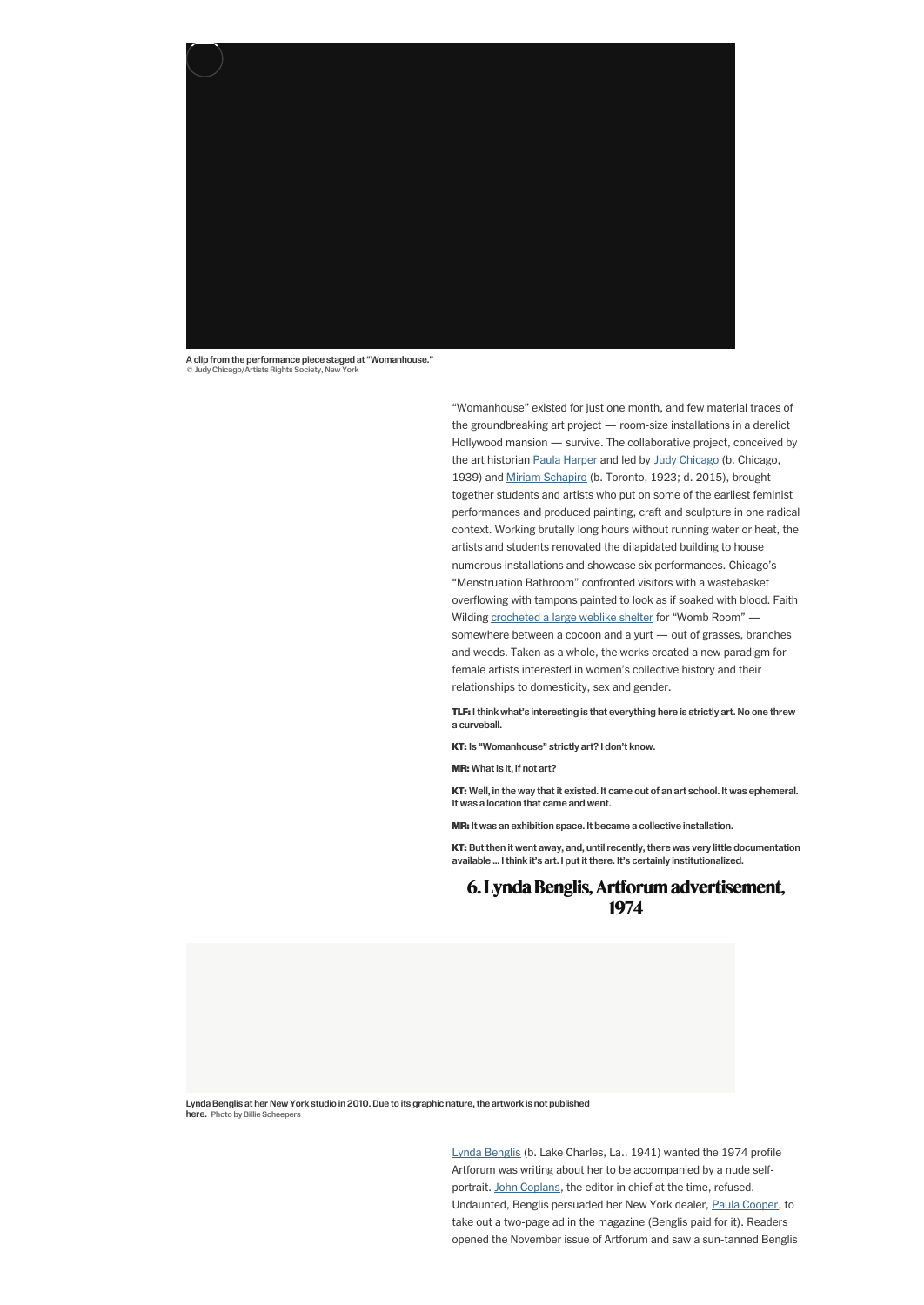striking a pose, hip cocked, staring down at the viewer through pointy, white-framed sunglasses. She wears nothing else and holds an enormous dildo between her legs. The image caused bedlam. Five editors — Rosalind Krauss, Max Kozloff, [Lawrence](https://www.nytimes.com/1990/01/03/obituaries/lawrence-alloway-is-dead-at-63-art-historian-curator-and-critic.html) Alloway, Joseph Masheck and Annette [Michelson](https://www.nytimes.com/2018/09/18/obituaries/annette-michelson-dead.html) — wrote a scathing letter to the magazine condemning the ad as a "shabby mockery of the aims of [women's liberation]." The critic Robert [Rosenblum](https://www.nytimes.com/2006/12/09/arts/design/09rose.html) wrote a letter to the magazine congratulating Benglis for exposing the prudishness of people who considered themselves arbiters of avant-garde taste: "Let's give three dildos and a Pandora's Box to Ms. Benglis, who finally brought out of the closet the Sons and Daughters of the Founding Fathers of the Artforum Committee of Public Decency and Ladies Etiquette." The ad became an iconic image of resistance to the sexism and double standards that continue to pervade the art world.

**DB:** I'm surprised no one included Cindy [Sherman](https://www.nytimes.com/topic/person/cindy-sherman). [Between 1977 and 1980, Sherman made a series of black-and-white photographs of herself posing in various stereotypical female roles, titled ["Untitled](https://www.nytimes.com/2014/10/17/arts/design/cindy-shermans-untitled-film-stills-go-to-auction-.html) Film Stills."]

**KT:** I had such a hard time with that. It was one of those things that I was like, "This is going to be on other peoples' lists. It's so obvious, I'm not going to put it down."

**TLF:** No one did.

**RT:** Well, I have Lynda Benglis's Artforum ad, which has a relation to photography later on.

**MR:** I thought that was really good.

**KT:** I wanted to put Sherrie Levine's "After [Walker](http://www.afterwalkerevans.com/) Evans" [in 1981, Levine exhibited reproductions of [Depression-era](https://lens.blogs.nytimes.com/2013/08/08/a-new-look-at-walk-evanss-american-photographs/) photographs by Walker Evans that she rephotographed, questioning the value of authenticity], but didn't because … I don't why. Iran out of room in the '80s.

### **7. Gordon Matta-Clark,"Splitting,"1974**

Gordon Matta-Clark's "Splitting" (1974). © 2019 Estate of Gordon Matta-Clark/Artists Rights Society (ARS), N.Y.

Gordon [Matta-Clark](https://www.davidzwirner.com/artists/gordon-matta-clark) (b. New York City, 1943; d. 1978) trained as an architect at Cornell University. By the 1970s, he was working as an artist, cutting chunks out of vacant properties, documenting the voids and exhibiting the amputated bits of architecture. Abandoned buildings were easy to find at the time — New York City was economically depressed and crime-ridden. Matta-Clark was looking for a new site when the art dealer **Holly [Solomon](https://www.nytimes.com/2002/06/10/arts/holly-solomon-adventurous-art-dealer-is-dead-at-68.html)** offered him a house she owned in suburban New Jersey that was slated for demolition. "Splitting" (1974) was one of Matta-Clark's first monumental works. With the help of the craftsman Manfred Hecht, among other assistants, Matta-Clark sliced the whole thing in two with a power saw, then jacked up one side of the structure while they beveled the cinder blocks beneath it before slowly lowering it back down. The house cleaved perfectly, leaving a slender central gap through which the sunlight could enter the rooms. The piece was demolished three months later to make way for new apartments. "It was always exciting working with Gordon," Hecht once said. "There was always a good chance of getting killed."

**TLF:** Why is there no land art?

**RT:** I have Gordon Matta-Clark.

**MR:** Is that land art? ["Spiral](https://www.nytimes.com/2017/03/13/arts/design/spiral-jetty-is-named-an-official-state-work-of-art-by-utah.html) Jetty" [the giant coil of mud, salt and basalt [constructed](https://www.nytimes.com/topic/person/robert-smithson) in 1970 at Rozel Point, Utah, by the American sculptor Robert Smithson] is land art.

**TT:** That's crazy! The jetty 100 percent has to be on my list.

**KT:** "The [Lightning](https://www.nytimes.com/2012/06/08/arts/design/lightning-field-restoration-campaign-is-set.html) Field" [a 1977 work by the American sculptor [Walter](https://www.nytimes.com/2013/07/27/arts/design/walter-de-maria-artist-on-grand-scale-dies-at-77.html) De Maria comprising 400 stainless steel poles staked in the New Mexico desert], "Roden Crater" [the American light artist [James](https://www.nytimes.com/topic/person/james-turrell) Turrell's [still-in-progress](https://www.nytimes.com/2007/11/25/arts/design/25fink.html) naked-eye observatory in Northern Arizona].

**TT:** I thought, "Who can see it? What does 'influence' mean, what does it mean to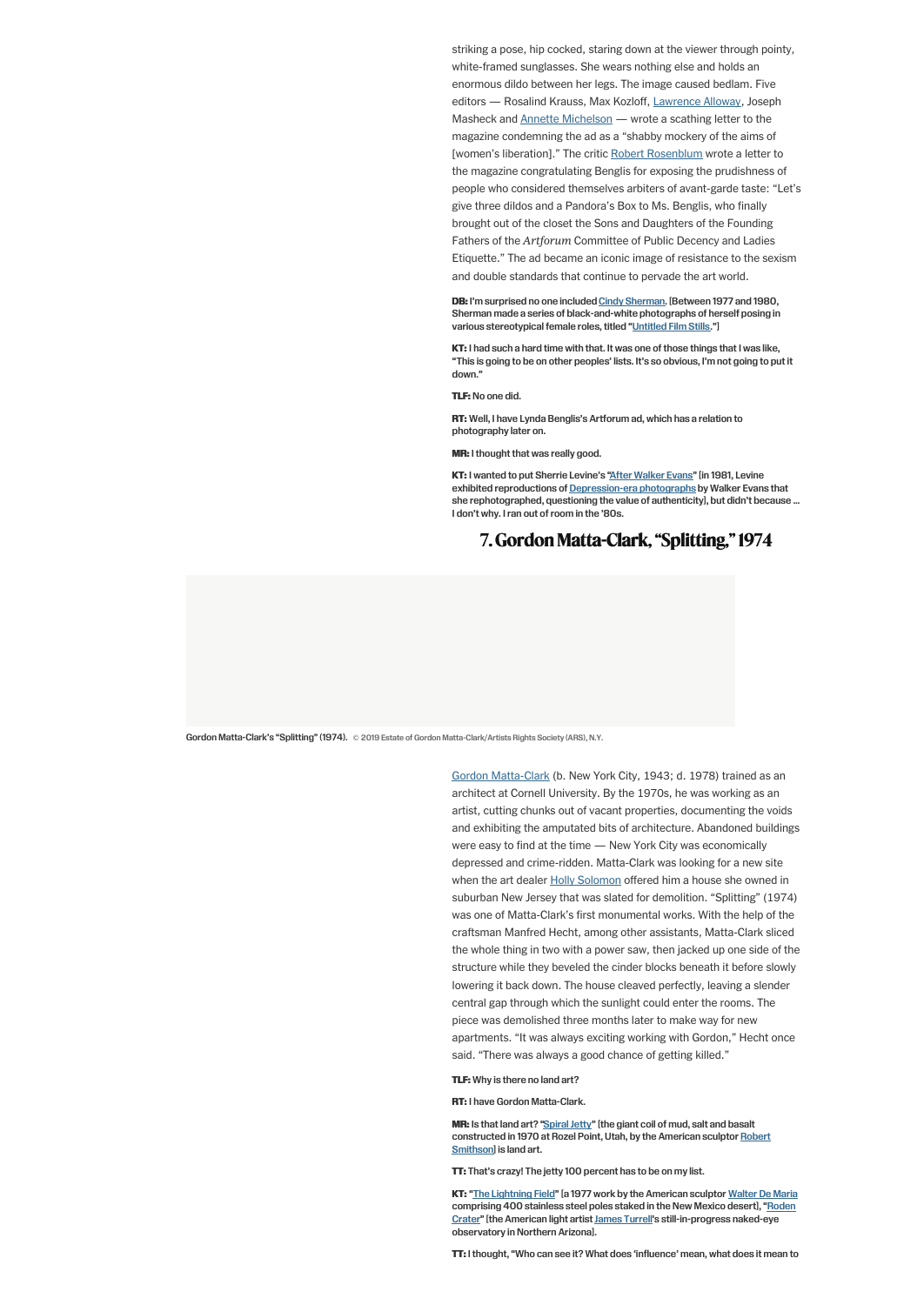be influenced through seeing something on a screen?" I was thinking, "Do Ilist what I've seen versus what I've obsessed over?" At that point, it's all a reproduction or a sort of theatrical representation.

**MR:** Totally.

A collaged photograph of Gordon<br>Matta-Clark's "Splitting" **(1974).** Courtesy of the estate of Gordon<br>Matta-Clark and David Zwirner

**TT:** I put [Michael](https://tmagazine.blogs.nytimes.com/2010/05/28/just-looking-michael-ashers-all-nighter/) Asher's show in the Santa Monica Museum [No. 19, see below] but with something like that — once it's gone, it's reproduction *only*. You can't visit it, it doesn't move somewhere else.

**TLF:** Are the questions that the land artists were asking — are they no longer questions we're asking today?

**TT:** There's no more land.

**MR:** It's a really interesting question. It's mainly that, because of the move to the cities, we've become urban-obsessed. The pastoral question — which also applies to the cities, though we're not that aware of it — has receded. But am I wrong that the land-art stuff was also in Europe? There were Dutch artists and English artists.

**RT:** Yeah, there were. Still are.

**MR:** Land art was international in an interesting way, which coincided with the Blue [Marble](https://www.nytimes.com/interactive/projects/cp/summer-of-science-2015/latest/blue-marble-earth-photos-comparison) [an image taken of Earth in 1972 by the crew of Apollo 17].

#### **TLF:** The Whole Earth [Catalog](https://www.nytimes.com/1974/11/08/archives/-whole-earth-catalog-recycled-as-epilog-new-group-to-serve.html).

**MR:** Sure. The idea of the whole earth as an entity made up of actual stuff rather than a social space.

**RT:** Maybe it also has to do with this idea of property and wealth, too. The value of land and what it's used for has changed. It used to be you could just go out in Montana and probably —

### **MR:** Bury some Cadillacs.

**RT:** — dig a big hole. I mean<u>, [Michael](https://www.nytimes.com/2015/05/17/arts/design/michael-heizers-big-work-and-long-view.html) Heizer</u> still does stuff, but it's only interior now. He's just doing big rocks inside a space. Then again, that's why Smithson is interesting, because it's almost like the non-site now [Smithson used the term "non-site" to describe works that were presented outside their original context, such as rocks from a New Jersey quarry exhibited in a gallery alongside photos or maps of the site where they came from].

**TLF:** Then why did you include Gordon Matta-Clark?

**RT:** There are many references for me, but I feel like "Splitting" hits all the other things that I'm thinking about. With "Splitting," it's like a comic ending. Also, the idea of the house divided and what's happening with domesticity — people aren't able to sit together at Thanksgiving anymore.

# **8. Jenny Holzer,"Truisms,"1977-79**

One of Jenny Holzer's "Truisms" featured on a Spectacolor light board in Times Square as part of the<br>Public Art Fund's "Messages to the Public" exhibition (1982). Artwork © 1982 Jenny Holzer, member Artists Rights Society (ARS), N.Y, courtesy of Jane Dickson, project initiator and animator, and Public Art Fund, N.Y. Photo by<br>Lisa Kahane © 1982 Lisa Kahane N.Y.C. Art Resource, N.Y.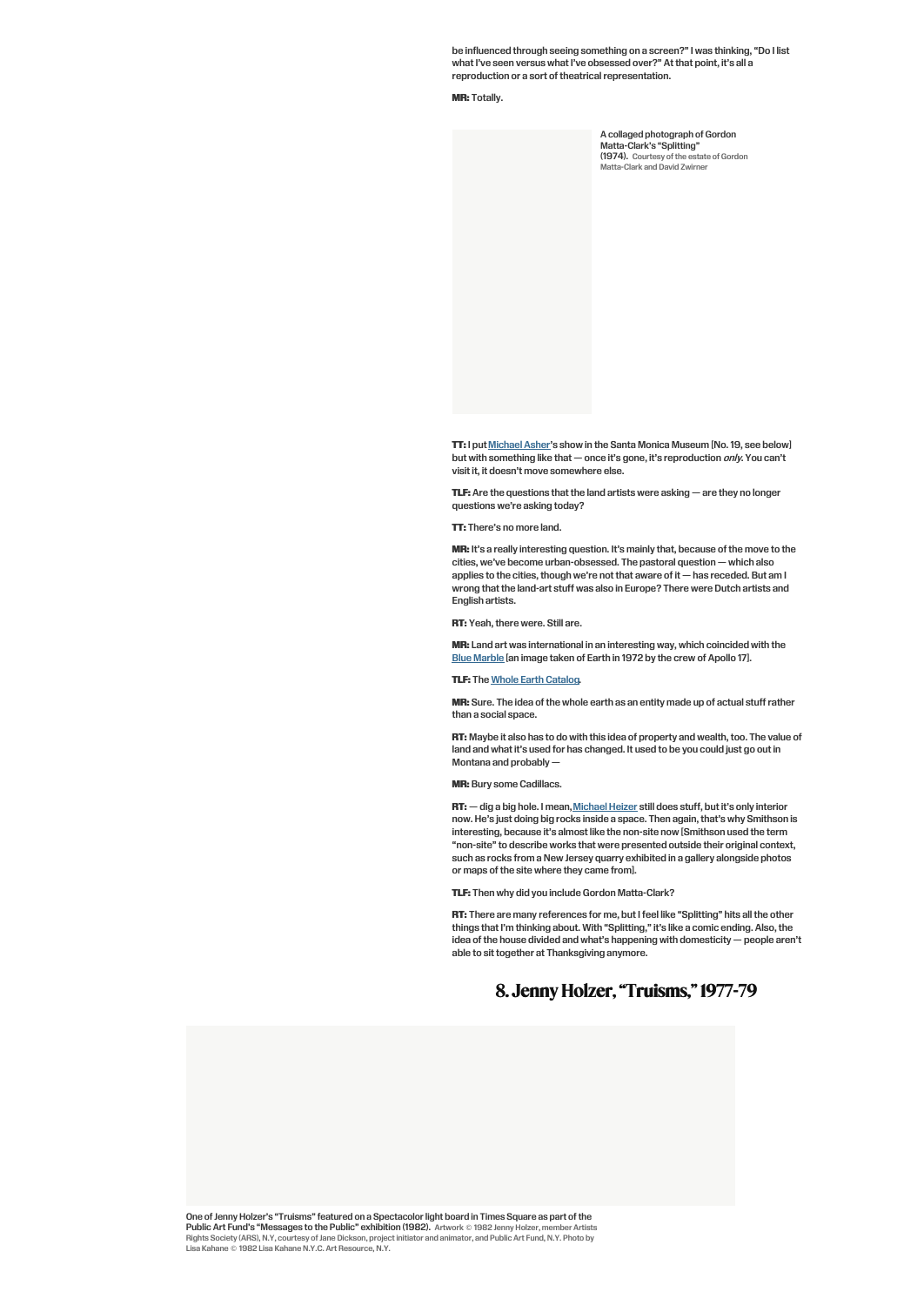Jenny [Holzer](https://www.nytimes.com/2016/06/21/t-magazine/art/jenny-holzer-ibiza.html) (b. Gallipolis, Ohio, 1950) was 25 years old when she began compiling her "Truisms," more than 250 cryptic maxims, terse commands and shrewd observations. Culled from world literature and philosophy, some of the one-liners are judgmental ("Any surplus is immoral"), others bleak ("Ideals are replaced by conventional goals at a certain age"), and a few echo the half-baked platitudes found in fortune cookies ("You must have one grand passion"). The most resonant are the political ones, none more so than "Abuse of power comes as no surprise." After printing them as posters, which she pasted among real advertisements throughout downtown Manhattan, Holzer reproduced them on objects, including baseball caps, T-shirts and condoms. She projected them on the enormous Spectacolor LED board in Times Square in 1982, with smaller scrolling signs to evoke the digital clocks and screens through which we are continuously fed information (and told what to think) in urban environments. Holzer continues to use the "Truisms" today, incorporating them into electronic signs, benches, footstools and T-shirts.

**DB:** Thessaly, when you asked earlier if Trump was in the room, that's why Iwent to Jenny Holzer. In their original iterations, "Truisms" were these kind of street posters that people were marking up —

**MR:** But they were never not art-world things.

**DB:** I agree. They came out of the Whitney Independent Study Program. But I think this is where the work takes on such a different resonance now. The original intention behind them was that these codes are free-floating and, of course, unconscious. But I think now the idea that one is constantly assembling these truths, that it isn't a list of unconsciousness, is really alive in that work.

MR: It's an interesting hypothesis. The reason I chose [Barbara](https://www.nytimes.com/2017/10/29/arts/barbara-kruger-designed-metrocards-are-coming-to-new-york-city.html) Kruger [No. 11, see below] instead was that I thought she did an interesting collision of fashion world typography with this kind of punk street-postering. She actually enunciates things people might cleverly say but would never say in the art world: "Your gaze hits the side of my face." Or all kinds of feminist stuff: "You construct intricate rituals which allow you to touch the skin of other men." Who says stuff like that? Who expects to be rewarded by capitalism for saying things they don't want to hear? When Barbara joined a high-profile gallery, it was a change in strategy just when the market recaptured all that dissonant stuff that they had no idea what to do with. Finally the market figured it out. Just let the artist do it, and we'll say it's art and it's O.K.

### **9. Dara Birnbaum, "Technology/Transformation: Wonder Woman,"1978-79**



A clip from the video piece, in which Birnbaum re-edited excerpts from the 1970s series "Wonder Woman." Courtesy of the artist, Electronic Arts Intermix, New York and Marian Good

In an age of online piracy, supercuts, remixes, mash-ups and memes that flare up and fizzle in minutes, it is difficult to appreciate how radical it was to assemble art out of stolen TV clips 40 years ago. To create her early masterpiece "Technology/Transformation: Wonder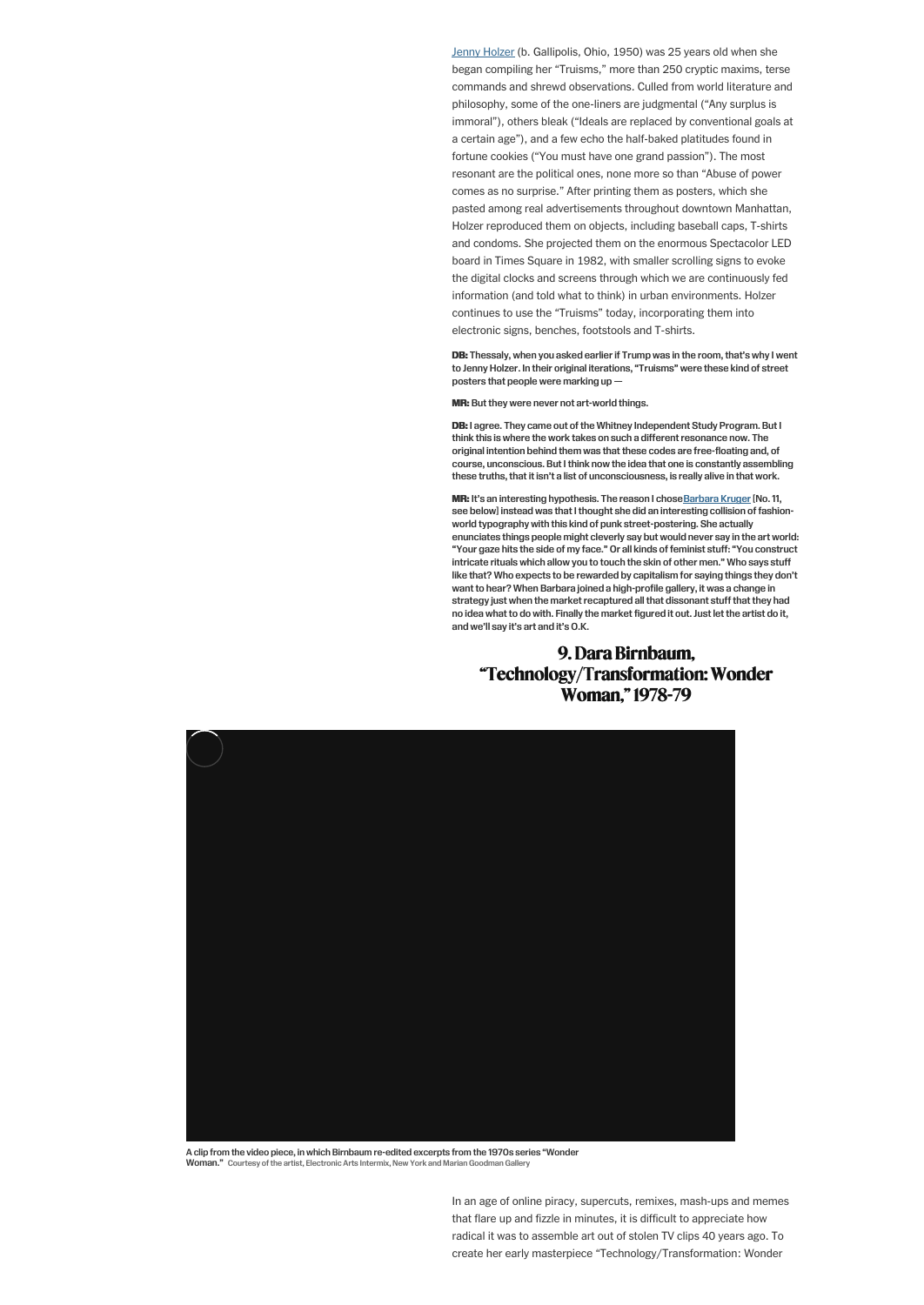Woman," Dara Birnbaum (b. New York City, 1946) had to lay her hands on the reels of the 1970s show "Wonder Woman" and re-edit them to tell a different story. The piece opens with a looped explosion before we see the actor **Lynda [Carter](https://www.nytimes.com/2018/03/31/style/where-is-lynda-carter-now-wonder-woman.html)** twirl and transform from a meek secretary into a superhero. There is violence, Birnbaum suggests, in requiring women to be either demure office girls or scantily clad Amazons. Although Wonder Woman had been heralded as a feminist role model, Birnbaum didn't buy it. "I wouldn't call that liberation," she told [ARTnews](http://www.artnews.com/2018/03/27/icons-dara-birnbaum/) last year. "How dare you confront me with this supposedly super-powered image of a woman who is stronger than I am and can also save mankind? I can't do that, and Iwon't."

**MR:** Dara figured out how to get her work into the art world, as opposed to the video people Inamed earlier, who weren't interested in that. In the '70s, the dealer world couldn't figure out what to do with the heterogeneity of works.

### **10. David Hammons,"Bliz-aard Ball Sale,"1983; "How Ya Like Me Now?,"1988**

David Hammons's "Bliz-aard Ball Sale I" (1983); "How Ya Like Me Now?" (1988). Photo by Dawoud Bey, tesy of Tilton Gallery, New York; photo by Tim Nighswander/Imaging4art.com, courtesy of the G

> David [Hammons](https://www.nytimes.com/2018/02/09/t-magazine/art/steve-cannon-david-hammons.html) (b. Springfield, Ill., 1943) studied art in Los Angeles at Otis Art Institute (now Otis College of Art and Design) under Charles White, the painter acclaimed for his depictions of [African-American](https://www.nytimes.com/1979/10/06/archives/charles-w-white-is-dead-at-61-artist-with-work-in-49-museums.html) life. Hammons absorbed White's sense of social justice but gravitated toward radical, unorthodox materials. Early on, he sought to challenge the institutionalization of art, often creating ephemeral installations, such as "Bliz-aard Ball Sale," in which he sold snowballs of varying sizes alongside New York street vendors and the homeless to critique conspicuous consumption and hollow notions of value. (The ethos of the piece continues to inform his engagement with the art world; he works without exclusive gallery representation and rarely gives interviews.) In 1988, he painted the Rev. Jesse Jackson, the African-American civil rights activist who twice ran for the Democratic presidential nomination, as a blond-haired, blue-eyed white man, a comment on how skin color unfairly and arbitrarily determines opportunities. A group of young African-American men who happened to walk by as the work was being installed the following year in downtown Washington, D.C., perceived the painting as racist and smashed it with a sledgehammer. (Jackson understood the artist's intentions.) The destruction — and the collective pain it represented became part of the piece. Now, when Hammons exhibits the painting, he installs a semicircle of sledgehammers around it.

> **KT:** The "Bliz-aard Ball Sale" was a performance documented with photographs. It falls into the legacy of [performative](https://www.nytimes.com/2019/03/20/t-magazine/postmodern-dance.html) ephemeral works that begins with Judson Dance Theater [a 1960s dance collective that included [Robert](https://www.nytimes.com/1996/07/15/arts/robert-ellis-dunn-67-a-pioneer-in-postmodern-dance-movement.html) Dunn, Yvonne Rainer and [Trisha](https://www.nytimes.com/2017/03/20/arts/dance/trisha-brown-dead-modern-dance-choreographer.html) Brown, among many others] and the [Happenings](https://www.nytimes.com/2017/06/16/arts/dance/seven-seconds-of-yvonne-rainer-trio-a.html) [a term coined by the artist Allan [Kaprow](https://www.nytimes.com/2006/04/10/arts/design/allan-kaprow-creator-of-artistic-happenings-dies-at-78.html) to describe loosely defined performance art pieces or events that often involved the audience] of the 1960s. Why he stays relevant, to some extent, is because so much of his work happens somehow in secret — his studio is the street. You can talk around what he's doing for a very long time without coming up with a finite answer. He does not follow a straight line and can be contradictory — he defies expectations.

> **DB:** So much of the work begins from a place of opposition, whether materially or at the site in which it's made or performed. I chose "How Ya Like Me Now?" mostly for the ability to misread so much about the work. In some ways, it's a point of danger. The fact that a group of people took sledgehammers to it — why weren't certain people taking Jackson seriously as a candidate? Confusing the boundaries between what's expected and what isn't makes Hammons always relevant.

> **MR:** I think that work is really problematic, though. It defines why we're talking about the art world. That work was offensive, and yet we understand how to read something against its apparent presentation. It speaks to us as educated people, and that's one of the reasons we defend it. I love Hammons's work. But I always felt really strange about that piece, because it didn't take into consideration that the community might be offended. Or, he didn't give a damn.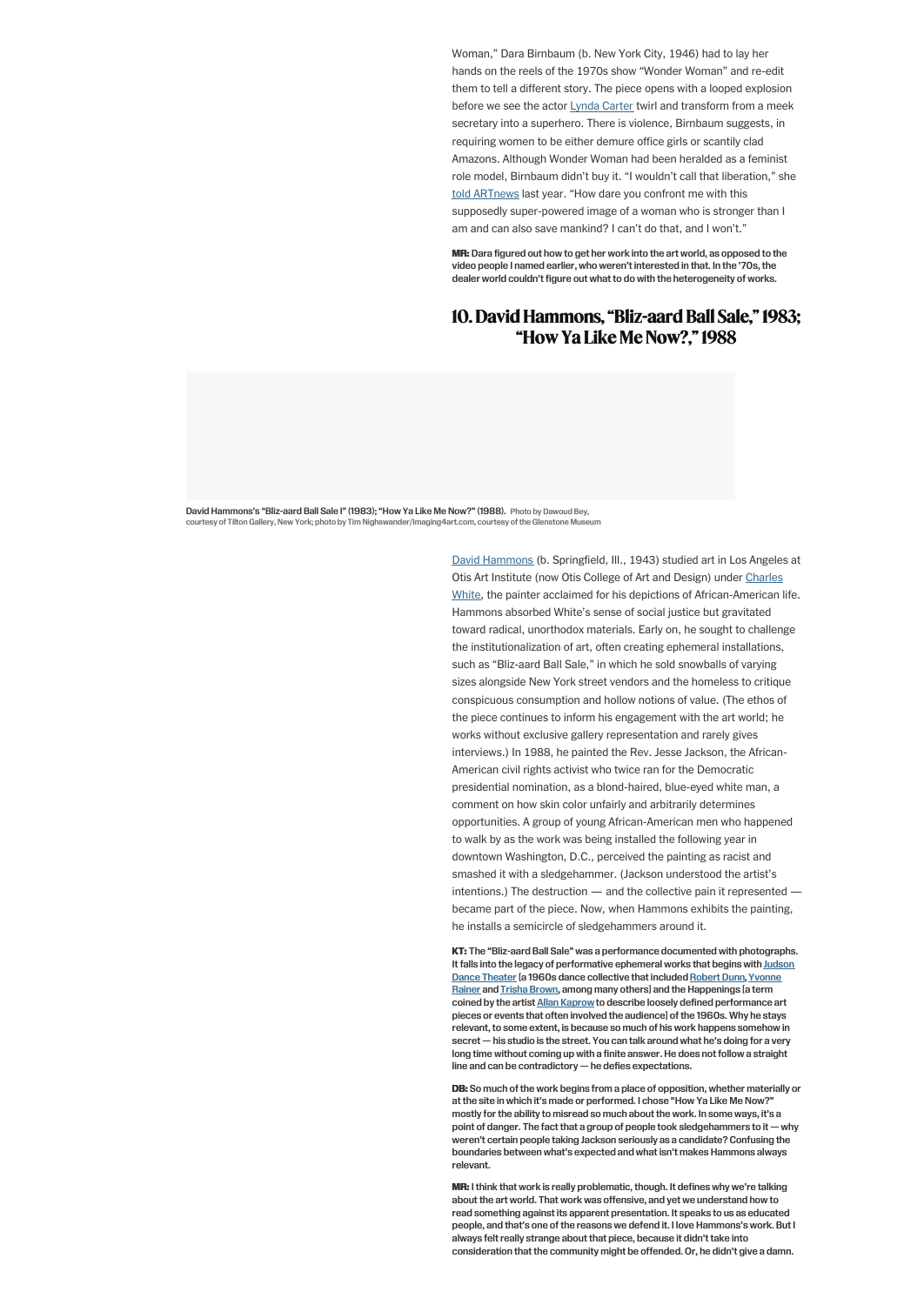Which, you know, he's an artist. So it's the art world speaking to the art world about this work. But I also wonder about its problematic appearance just at that moment when the public was turning against public art in general, and in particular mysterious public art, which usually meant abstract. But this was worse - it was not only laughing at the public, it was laughing at a specific public, even if that wasn't his intention.

### **11. Barbara Kruger,"Untitled (When I Hear the Word Culture, I Take Out My Checkbook)," 1985;"Untitled (I Shop Therefore I Am),"1987**

Barbara Kruger's "Untitled (When Ihear the word culture, I take out my check book)" (1985); "Untitled (I Shop Therefore I Am)" (1987). Courtesy of Barbara Kruge

> [Barbara](http://www.barbarakruger.com/) Kruger (b. Newark, 1945) briefly studied at the Parsons School of Design in 1965, but her real education was in the world of magazines. She dropped out early on to work at Mademoiselle as an assistant to the art director, rapidly became head designer, and then switched to freelance, conceiving layouts for House & Garden, Vogue and Aperture, among other publications. Through these projects, Kruger learned how to command the viewer's attention and manipulate desire. A close reader of Roland Barthes and other theorists focused on media, culture and the power of images, Kruger brought her professional life and philosophical leanings together in the early 1980s with her iconic works: agitprop images of terse, satirical slogans in white or black Futura Bold Oblique type on close-cropped images primarily from old magazines. They confront gender roles and sexuality, corporate greed and religion. Several of the most well-known indict consumerism, including 1985's "Untitled (When I Hear the Word Culture, I Take Out My Checkbook)," in which the words slash across the face of a ventriloquist's dummy, and "Untitled (I Shop Therefore I Am)," from 1987.

# **12. Nan Goldin,"The Ballad of Sexual Dependency,"1985-86**

Left: Nan Goldin's "C.Z. and Max on the Beach, Truro, Massachusetts" (1976), from "The Ballad of Sexual Dependency". Right: a poster for "The Ballad of Sexual Dependency" in New York (1983). © Nan<br>Goldin, courtesy of the artist and Marian Goodman Gallery

> When Nan [Goldin](https://www.nytimes.com/2018/06/11/t-magazine/a-heroin-chic-photographers-new-project-tackling-the-opioid-epidemic.html) (b. Washington, D.C., 1953) moved to New York City in 1979, she rented a loft on the Bowery and embarked on what would prove to be one of the most influential photographic series of the century. Her subjects were herself, her lovers and her friends — drag queens, fellow drug addicts, runaways and artists. We see them fight, make up, have sex, apply makeup, shoot up and nod off in the several hundred candid images comprising "The Ballad of Sexual Dependency." Goldin first shared the pictures as slide shows in downtown clubs and bars, partly out of necessity (she lacked a darkroom to print but could get slides processed at a drugstore), partly because these haunts were part of the world of the photographs. Cult heroes and neighborhood stars, including Keith [Haring](https://www.nytimes.com/topic/person/keith-haring), Andy [Warhol](https://www.nytimes.com/2018/05/02/t-magazine/andy-warhol-photo-portraits.html)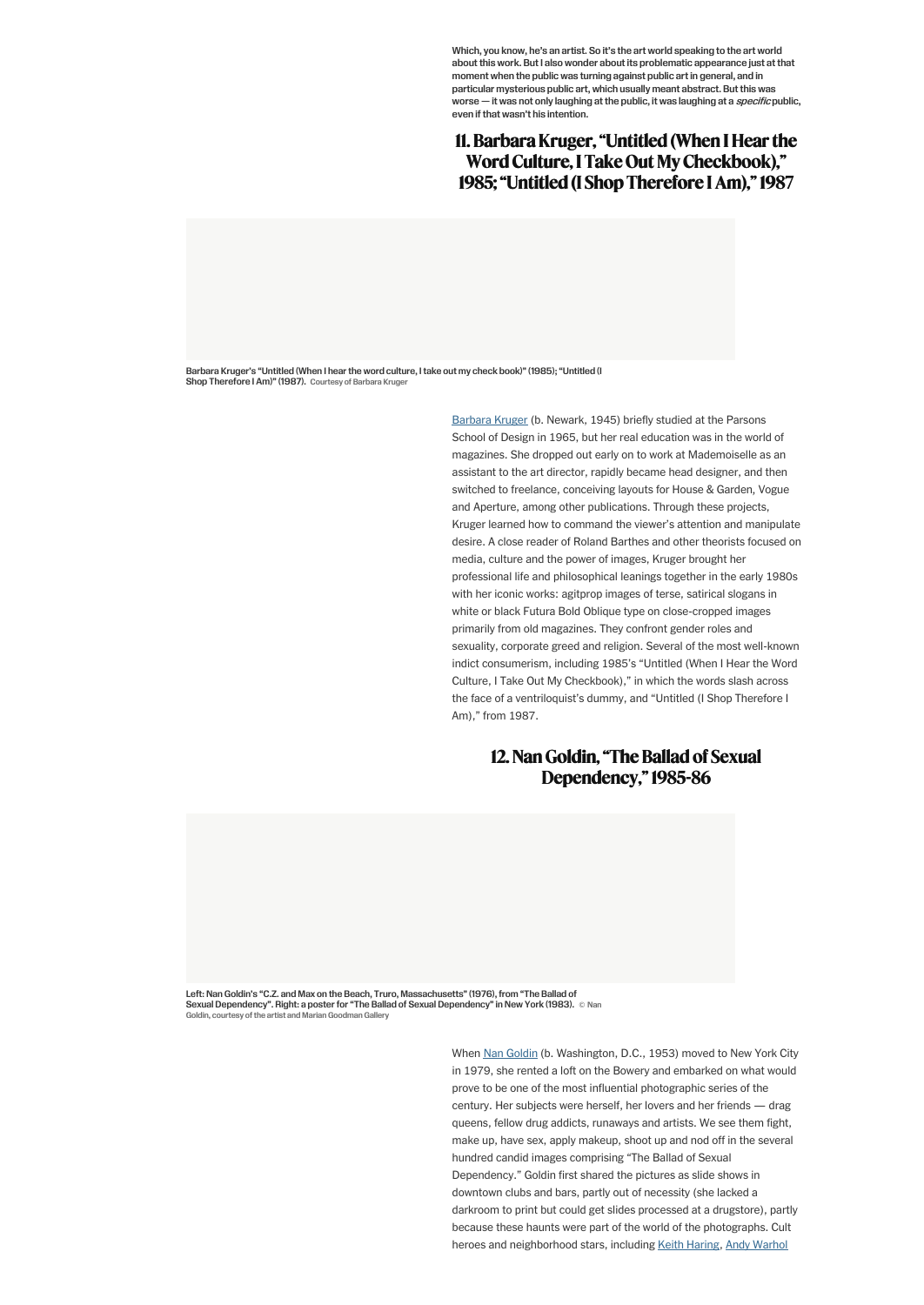and John [Waters](https://www.nytimes.com/topic/person/john-waters), appear in some frames, but the focus is on Goldin's intimates, including her glowering boyfriend Brian, who beat her nearly blind one night: "Nan One Month After Being Battered" (1984) is one of the most haunting portraits in the series. Goldin edited and reconfigured the series repeatedly, eventually titling it after a song in Bertolt Brecht's "Threepenny Opera" and setting it to a playlist that has included [James](https://www.nytimes.com/topic/person/james-brown) Brown, the Velvet [Underground](https://www.nytimes.com/topic/organization/the-velvet-underground), Dionne [Warwick](https://www.nytimes.com/2010/09/21/nyregion/21computer.html), opera, rock and blues. A version appeared in the 1985 Whitney Biennial and the Aperture Foundation published a selection of 127 images as a book in 1986, which includes some of Goldin's fiercely honest writing. A decade later, most of the people pictured in the book had died of AIDS or drug overdoses. In a recent exhibition at New York's Museum of Modern Art, Goldin concluded the sequence of nearly 700 photographs with a nod to these losses — a snapshot of two graffiti skeletons having sex.

**KT:** Nan [Goldin](https://www.nytimes.com/2018/01/22/arts/design/nan-goldin-oxycontin-addiction-opioid.html) continues to have a very prominent role in the discourse, whether that's about the art itself, like what she's making, or the problems that we're dealing with in the culture of the art world and beyond. That body of work made visible a whole realm, a whole social structure, a whole group of people who were invisible in a lot of ways. It talked about the AIDS crisis. It talked about queer culture. It talked about her abuse. It was like a confessional, laying bare things that are still really relevant issues.

**MR:** It has the word "sexual" in it. Do you want to talk about that a little bit?

**KT:** It has a lot to do with her relationship to sex and love, and her friends' relationships to sex and love, and the unraveling of it. There's a lot of dirt and degradation in it, and yet there is a lot of celebration in it, too, I think: being able to see what one might see as dirty or wrong as right. I saw it when Iwas a kid. Her prints are super gorgeous, but sometimes they are just snapshots in the freedom of the work itself, the freedom that she took with it.

### **13. Cady Noland,"Oozewald,"1989;"The Big Slide,"1989**

Cady Noland's "Oozewald" (1989). Photo courtesy of Collection M HKA/Clinckx, Antwerp

The work of Cady [Noland](http://ensembles.mhka.be/items/2245/assets/2517) (b. Washington, D.C., 1956) probes the dark corners of American culture. Many of her [installations,](https://www.artic.edu/artworks/186274/the-big-slide) including "The Big Slide" (1989), involve rails or barriers - allusions to the limits on access, opportunity and freedom in this country. (To enter Noland's debut exhibition at New York's White Columns Gallery in 1988, visitors had to duck under a metal pole blocking the door.) "Oozewald" features a silk-screened version of the famed photograph of President John F. Kennedy's assassin, Lee Harvey Oswald, as he's being shot and killed by the nightclub owner Jack Ruby. Eight oversize bullet holes perforate the surface — an American flag is wadded up inside one, where his mouth would be. Noland disappeared from the art world around 2000, a move that has become as much a part of her oeuvre as her work. While she can't stop galleries and museums from displaying old pieces, disclaimers noting the artist's lack of consent often appear on the exhibition walls. In recent years, Noland has disowned some works entirely, roiling the market. She has become known as the art world's boogeyman, but she might be its conscience.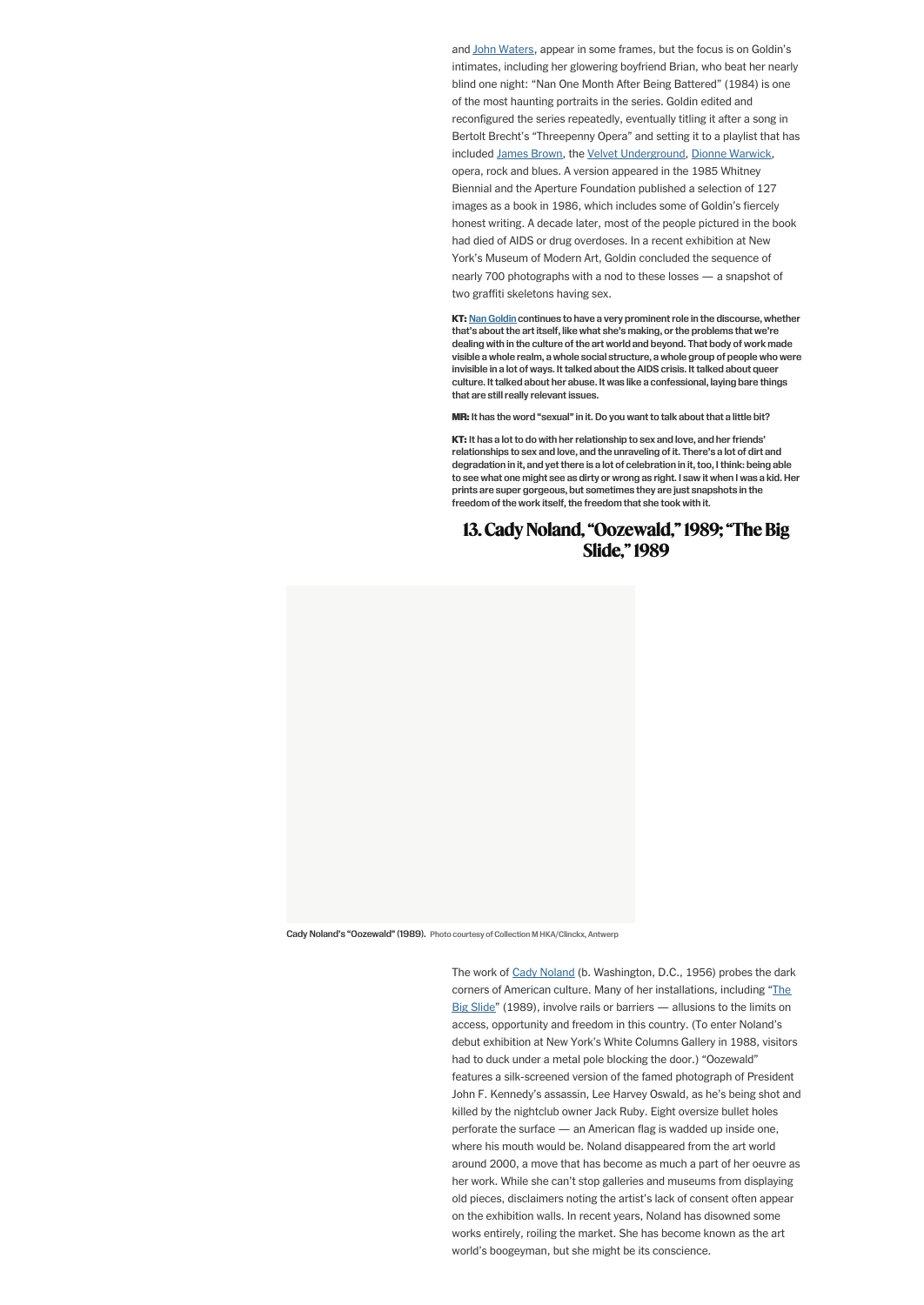**TT:** I started having this thing happen where years later, after thinking about an artist a lot, I started seeing how they've influenced other artists. Irealized Cady Noland is so everywhere in a weird way. Particularly within installation art and sculpture. I've seen a lot of work recently that feels like it's really leaning on something she's made. Sometimes, something is made in a certain time and then it loops back, and it's relevant again. There's this overarching criticism or analysis of Americana in her work. Her name came back in, and it's around and around and around.

**MR:** Isn't that the way the art world always works? Everyone hated Warhol. Even after he was famous, the art world said, "No," It's why we got minimalism.

**KT:** I think Cady occupies a place of resistance, too. I think Cady's character both her resistant character and approach to her work — is part of the mythmaking of her practice. She's an elusive Hammons-type figure. She's not speaking on the work. Everybody else is.

**DB:** So much of the work has to do with conspiracy and paranoia, which feels way too "right now." These things that have this immediate conjuring, like the Oswald figure being shot, or with Clinton and the Whitewater stuff that she does, with just the quick image of the figure and a line from a newspaper article. It's her ability to distill the information, to get to that paranoid tendency in American culture. To your point, Kelly, when she's come up, it's been through lawsuits.

#### **MR:** Really?

**DB:** Yeah, she's suing people for how her work is treated. This is a total guess on my part, but even if you think about *that* as being a mode of communication that if she's going to function publicly, it's going to be through the legal system you see, even now, I'm making a conspiracy out of it!

**KT:** You're paranoid!

**DB:** I think we all are.

### **14. Jeff Koons,"Ilona on Top (Rosa Background),"1990**

Jeff Koons with his then wife, Ilona Staller, in June 1992. The artist did not grant permission for the For resche that the andri thing hond stand; in stand to see that hot git named work to be published. Photo by Patrick Piel/Gamma-Rapho via Getty Image

> Jeff [Koons](https://www.nytimes.com/topic/person/jeff-koons) (b. York, Pa., 1955) rose to prominence in the mid-1980s making conceptual sculpture from vacuum cleaners and basketballs. When the Whitney Museum of American Art invited him to create a billboard-size work for an exhibition called "Image World," the postmodern provocateur submitted a blown-up, grainy photograph, printed on canvas, of himself and Ilona Staller — the Hungarian-Italian porn star he would later marry — in campy coital ecstasy, advertising an unmade film. The series that followed, "Made in [Heaven](http://www.jeffkoons.com/artwork/made-in-heaven)," shocked viewers when it debuted at the Venice Biennale in 1990. With descriptive titles such as "Ilona's Asshole" and "Dirty Ejaculation," the photo-realistic paintings portrayed the couple in every conceivable position. They appeared at a moment when the country was divided over propriety in art, with religious and conservative forces rallying against sexually explicit work. Koons has claimed it is an exploration of freedom, an examination of the origins of shame, a celebration of the act of procreation, even a vision of transcendence. "I'm not interested in pornography," he said in 1990. "I'm interested in the spiritual." Koons destroyed portions of the series during a protracted custody battle with Staller for their son, Ludwig.

**TLF:** Money defines the art world, too. There are certain artists who reflect that but who no one named.

**KT:** I thought it was super interesting that we all didn't go to that. There are many different art worlds. The one you're referring to is one of them.

**MR:** What's your argument for keeping more commercial artists off the list?

**KT:** In my opinion, because art is so much more than that. The artists who are at that level are such a small percentage of the art being made. I didn't grow up revering that work.

**TT:** I think there are a lot of younger artists now who are subliminally or quietly trying to find a way in between, of being like, "Oh, I'm really interested in the production of this type of studio, but I also want to be more rigorous and handson with my practice." Or maybe they're secretly obsessed with Jeff [Koons](https://www.nytimes.com/2010/02/28/arts/design/28koons.html), but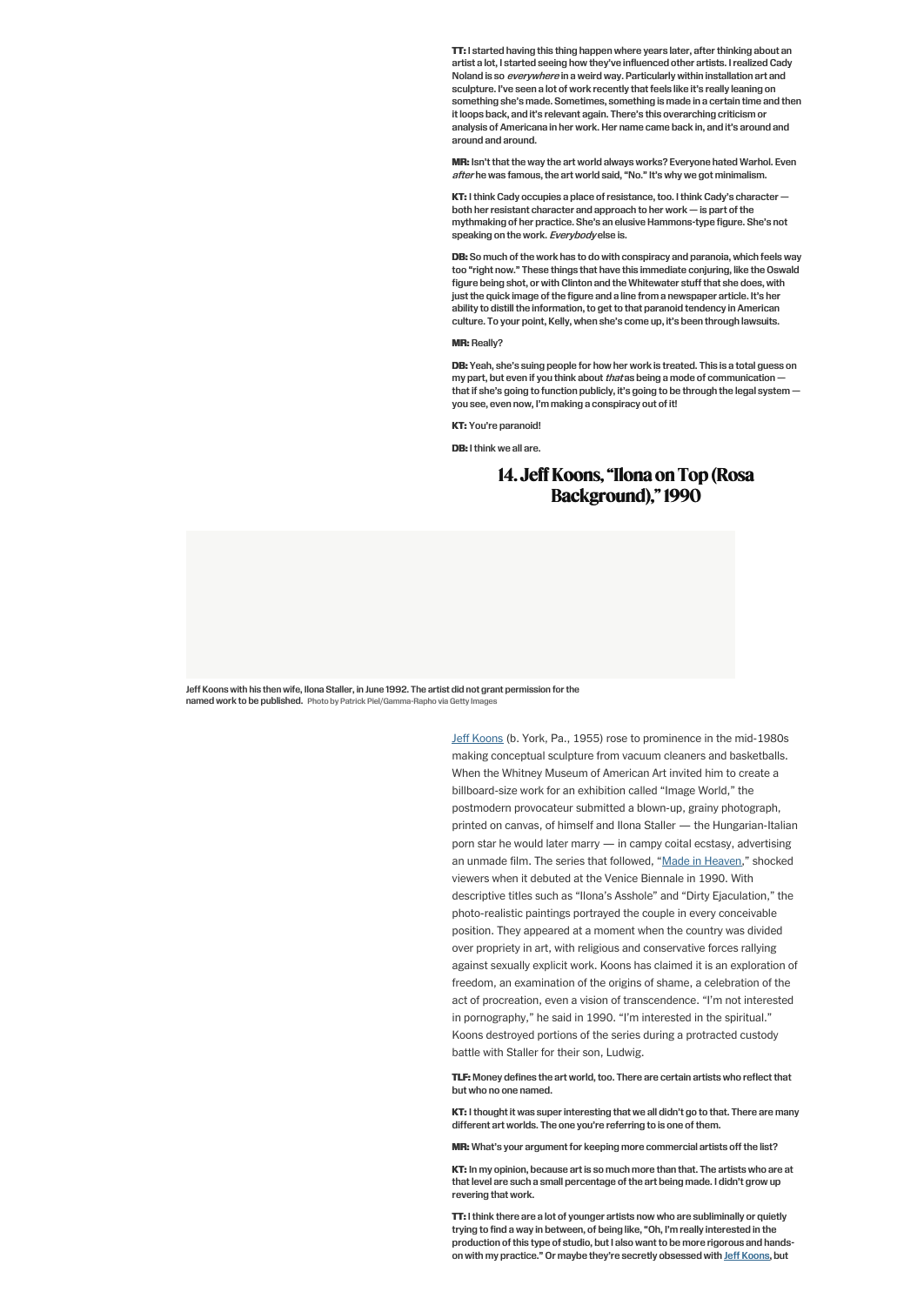it's not something they would ever say for a New York Times interview. I'm not going to name any names, but I've heard it enough to where I'm like, "This is for real."

**MR:** Could you name one or two artists you're talking about?

**TLF:** Name names.

**TT:** Is **[Damien](https://www.nytimes.com/topic/person/damien-hirst) Hirst** an example?

**TLF:** Damien Hirst, Takashi [Murakami](https://www.nytimes.com/2016/02/14/t-magazine/art/takashi-murakami-art-collection-yokohama-museum.html) …

**KT:** Yeah, we left off Jeff Koons. We left off Damien Hirst.

**MR:** We did.

**TT:** I brought Jeff.

**KT:** I think they're present. I would like the conversation to be about some other artists. I could have put in Damien.

**MR:** A more legitimate artist, in my opinion, than Jeff Koons. But that's just me, sorry.

**TLF:** Well, who would you want to talk about, then, if we could?

**KT:** I would have picked ["Equilibrium](http://www.jeffkoons.com/artwork/equilibrium)" [a series of works in the mid-1980s that included basketballs suspended in tanks of distilled water], if it were Jeff Koons. If it were Damien Hirst, I would have put "The Physical [Impossibility](http://www.damienhirst.com/the-physical-impossibility-of) of Death in the Mind of Someone Living" [a 1991 piece consisting of a tiger shark preserved in formaldehyde in a vitrine]. I think it's a really good piece that influenced artists on this list, as did "Equilibrium." Maybe they should be on the list. Maybe we're being disingenuous. I'm totally fine with that. They're on my long list. I just took them off. I wanted to talk about some other people for a change, and some more women, frankly.

**TT:** I hear you. I agree with that.

### **15. Mike Kelley,"The Arenas,"1990**

Mike Kelley's "Arena #7 (Bears)" (1990). Photo by Douglas Parker © Mike Kelley Foundation for the Arts, all rights reserved/VAGA at ARS, N.Y.

> After dabbling in Detroit's music scene as a teenager, Mike [Kelley](http://www.mikekelleyfoundation.org/) (b. Wayne, Mich., 1954; d. 2012) moved to Los Angeles to attend CalArts. In each of the 11 works of "The Arenas," originally exhibited at Metro Pictures gallery in 1990, stuffed animals and other toys sit alone or in eerie groups on dingy blankets. In [one](https://www.christies.com/lotfinder/Lot/mike-kelley-b-1954-arena-11-5495764-details.aspx), a handcrafted bunny with a scraggly pompom tail is positioned on a crocheted afghan before an open thesaurus, appearing to be studying the entry on "volition," as two cans of Raid threaten from a distance. In [another](https://www.christies.com/lotfinder/Lot/mike-kelley-1954-2012-arena-8-leopard-5994792-details.aspx), a stuffed leopard is splayed atop an ominous lump beneath a black-and-orange coverlet. The works summon up themes of perversion, shame, dread, vulnerability and pathos. Kelley used toys because he felt they revealed far more about how adults see children — or want to see them — than they do about kids. "The stuffed animal is a pseudo-child," a "cutified, sexless being that represents the adult's perfect model of a child — a neutered pet," he once wrote. But the toys in Kelley's arrangements are faded, soiled, grubby and worn in sordid ways.

> **KT:** I think that a lot of Mike Kelley's work is about class but also about abuse and other things that kids, at least when they're teenagers, begin articulating and thinking about. That series of work was so abject. There are layers of revelation in it that were pivotal for me personally, and then as Igot older, Irealized it had a bigger impact. And Isee it in the work of some of the younger artists today.

### **16. Felix Gonzalez-Torres,"Untitled" (Portrait of Ross in L.A.), 1991**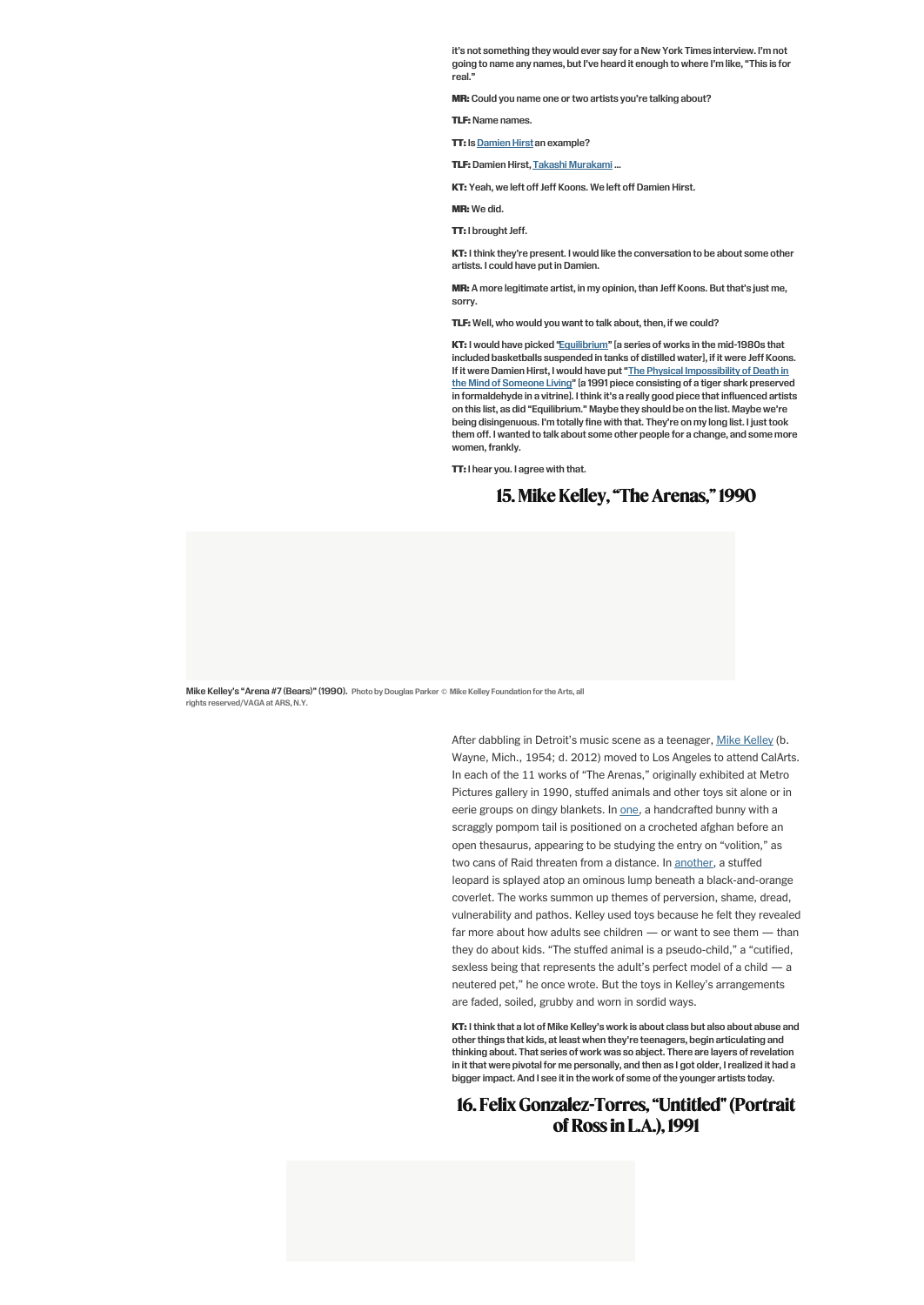Felix Gonzalez-Torres's "Untitled" (Portrait of Ross in L.A.) (1991). Photo by Serge hler, courtesy of the Felix Gonzalez-Torres Foundation, © Felix Gonzalez-Torres

> Felix [Gonzalez-Torres](https://www.felixgonzalez-torresfoundation.org/) (b. Cuba, 1957; d. 1996) came to New York City in 1979. When he created "Untitled" (Portrait of Ross in L.A.) in 1991, he was mourning the loss of his lover, Ross Laycock, who had died of AIDS-related illness that year. The installation ideally comprises 175 pounds of candies, wrapped in bright cellophane, an approximation of the body weight of a healthy adult male. Viewers are free to take pieces from the pile, and over the course of the exhibition, the work deteriorates, just as Laycock's body did. The candies, however, may or may not be routinely replenished by the staff, evoking eternity and rebirth at the same time as they conjure mortality.

> **DB:** The work engages where we are today, this idea about the participatory and the experiential. Gonzalez-Torres also makes the point about responsibility, that an onus comes with this kind of taking. The idea, too, that it's referencing one person as the ideal body weight, that the participatory element is not just this generalized mass thing, that the referent is just one other person, I think is very profound.

**RT:** I was thinking about AIDS. I almost put the Act Up logo as an artifact. We should talk about works of art that are more than just art, addressing all those other conditions. I find it very beautiful in that way.

**KT:** That work, in a metaphorical sense, is a virus. It dissipates and goes into other people's bodies.

**RT:** I don't even know if the audience really understands. That's the thing. They are just taking candies.

**TLF:** I certainly just thought I was taking candies.

**DB:** There's also the idea of replenishment. He comes back the next day. The obligation to restore is so much different than the obligation to take. The person is surviving. The institution is refilling. You could go away one day and not know that this returns to its own form. This idea of who knows and who doesn't, I think, is important to it.

### **17. Catherine Opie,"Self-Portrait/Cutting," 1993**

Catherine Opie's "Self-Portrait/Cutting" (1993). © Catherine Opie, courtesy of Regen<br>Projects, Los Angeles, and Lehmann Maupin, New York, Hong Kong and Seoul Projects, Los Angeles, and Lehmann Maupin, I

> In her photograph "Self-Portrait/Cutting," [Catherine](https://www.nytimes.com/search?query=Opie%25252C+Catherine) Opie (b. Sandusky, Ohio, 1961) faces away from the viewer, confronting us with her bare back, on which a house — the kind a child might draw — and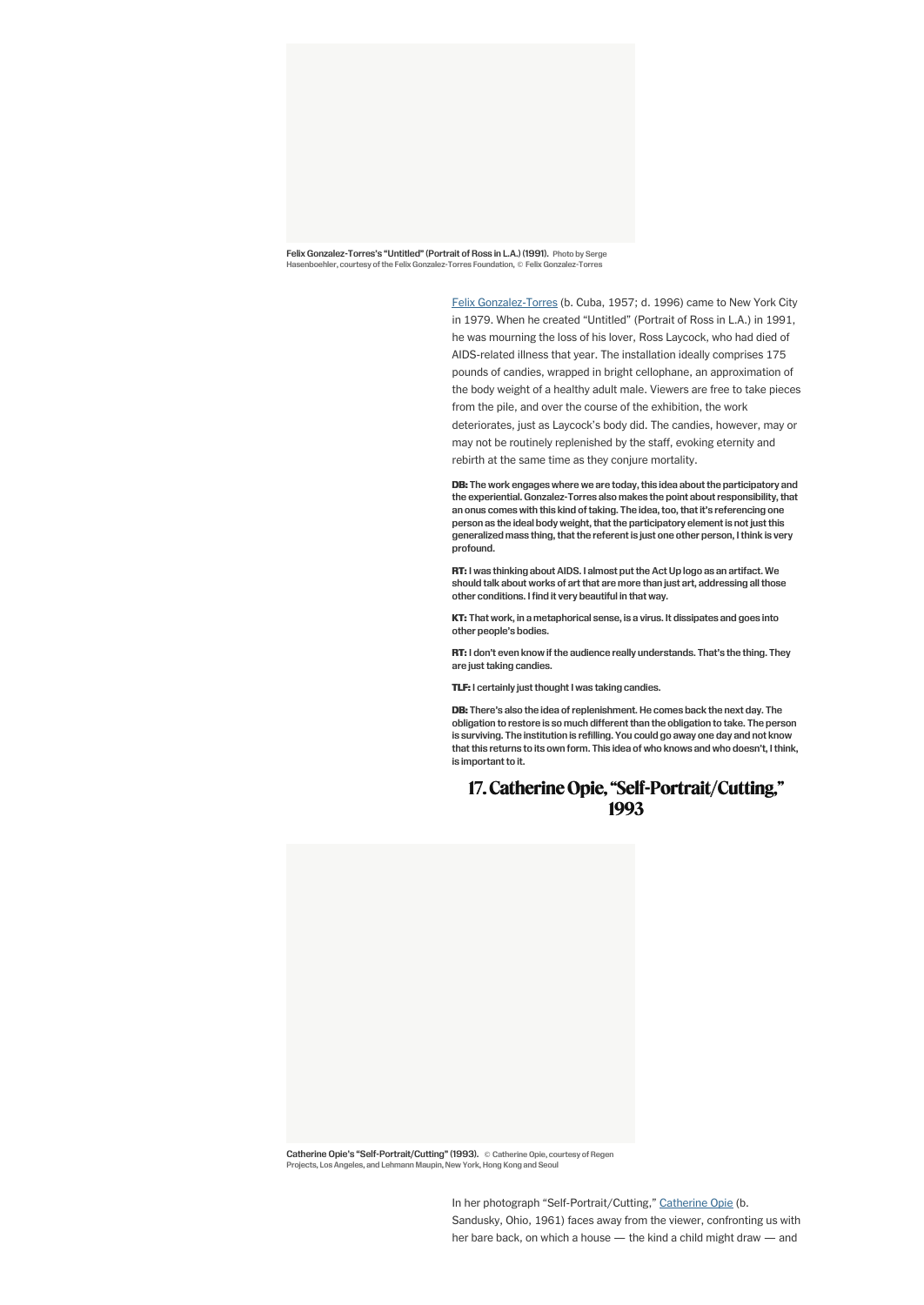two stick figures in skirts have been carved. The figures hold hands, completing the idyllic domestic dream, which, at the time was just that — a dream — for lesbian couples. This work and others responded to the national firestorm surrounding "obscenity" in art. In 1989, Senators Alfonse D'Amato and Jesse Helms had [denounced](https://www.christies.com/lotfinder/Lot/andres-serrano-b-1950-piss-christ-5070403-details.aspx) "Piss Christ," a photograph depicting a crucifix submerged in urine by Andres [Serrano](https://www.nytimes.com/2019/04/10/arts/andres-serrano-lets-objects-do-the-talking.html), which was part of a traveling exhibition that had received funding from the National Endowment for the Arts. A few weeks later, the Corcoran Gallery of Art in Washington, D.C. opted to cancel a show featuring homoerotic and sadomasochistic photographs by Robert [Mapplethorpe](https://www.nytimes.com/2018/11/23/t-magazine/robert-mappelthorpe-michael-cunningham-elif-batuman-hilton-als.html), whose exhibition at the Institute of Contemporary Art at the University of Pennsylvania had also received federal funding. In 1990, the N.E.A. denied funding to four artists because of their explicit themes of frank sexuality, trauma or subjugation. (In 1998, the Supreme Court ruled that the N.E.A.'s statute was valid and did not result in discrimination against the artists, nor did it suppress their expression.) By creating and exhibiting these works when she did, Opie openly defied those looking to shame queer communities and censor their visibility in art. "She is an insider and an outsider," [wrote](https://www.nytimes.com/2008/09/26/arts/design/26opie.html) the Times art critic Holland Cotter on the occasion of Opie's 2008 Guggenheim midcareer retrospective. "[Opie is] a documentarian and a provocateur; a classicist and a maverick; a trekker and a stay-at-home; a lesbian feminist mother who resists the gay mainstream; an American — birthplace: Sandusky, Ohio — who has serious arguments with her country and culture."

**DB:** This question of intimacy — who's trying to police what I do with my body and how I choose to constitute what a family is — all these issues are one, if we're thinking about how some of these works resound now. These are still things that we are urgently dealing with. The presence of motherhood and parenting are profound in the work. The vulnerability of presenting oneself to one's own camera like that, which Ithink is also incredible in Goldin's work — the question of who is my world, and who do Iwant to be a part of it?

**MR:** In both their cases, it's about me and them, which is a huge thing that women brought. With the AIDS crisis, there were a lot of works about "me" in the same way, but it was really a huge change for Cathy and Nan to be the subject.

**KT:** Also, with Nan, this idea of a community in some sense of collaboration. As opposed to a photographer taking a picture of you, you're taking a picture with you.



### **18. Lutz Bacher,"Closed Circuit,"1997-2000**

A clip from the video piece featuring the art dealer Pat Hearn, whom Bacher filmed for 10 months following her cancer diagnosis in 1997. © Lutz Bacher, Courtesy of Greene Naftali, New York and Galerie Buchholz, Berlin/Cologne

Lutz [Bacher](https://www.nytimes.com/2019/05/26/obituaries/lutz-bacher-dies-at-75.html) (b. United States, 1943; d. 2019) is an anomaly in an age of easily searchable biographies and online profiles. The artist used a pseudonym, one that has obscured her original name. Few photos of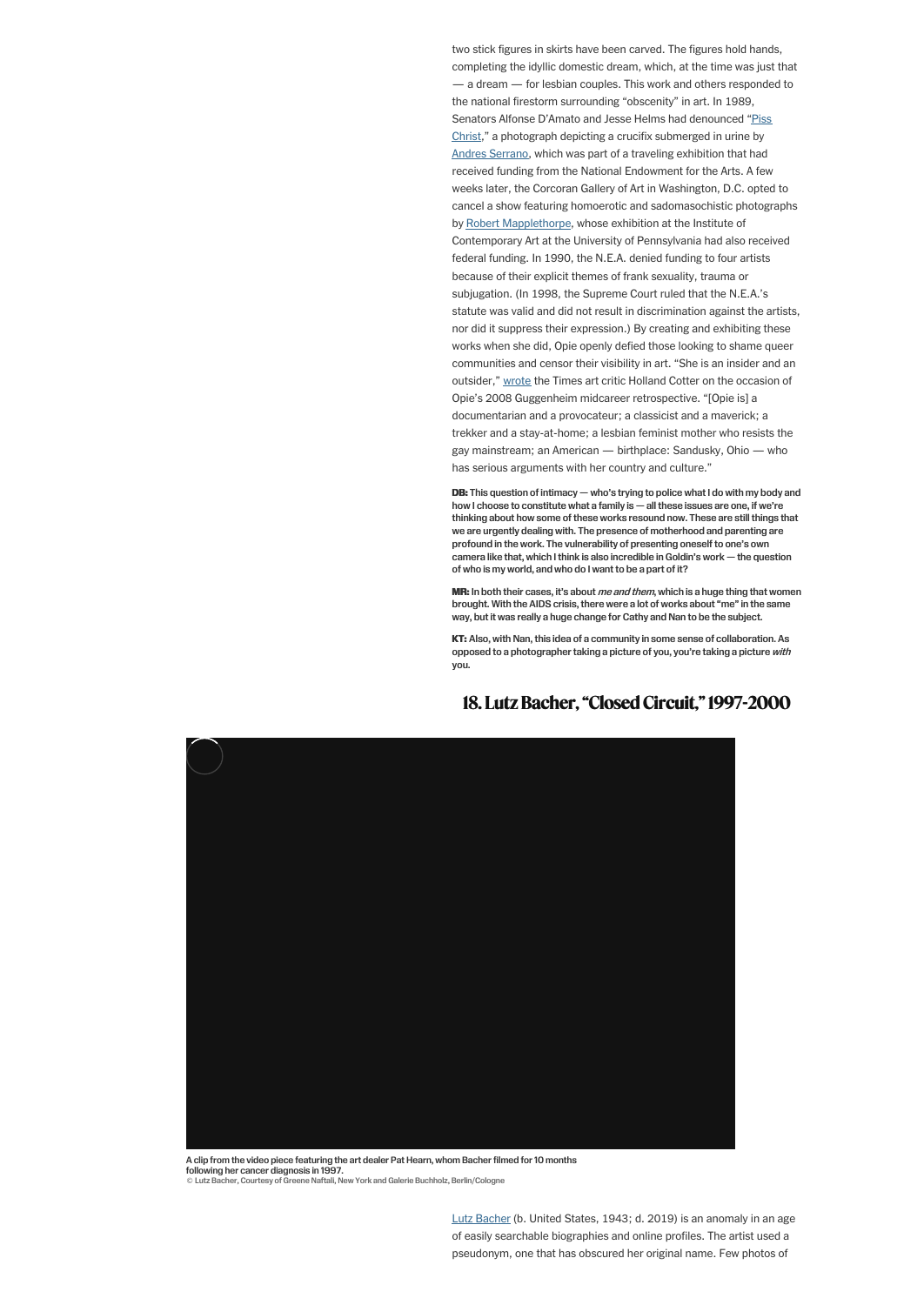her face exist. Perhaps it is not surprising, then, that so many of Bacher's works focus on questions of exposure, visibility and privacy. After Pat Hearn, the famed downtown art dealer who represented her, was diagnosed with liver cancer on January 22, 1997, Bacher installed a camera above Hearn's desk, filming continuously for 10 months. We see Hearn sit, make phone calls, meet with artists; Hearn is featured in the frame less and less as her illness worsens. Bacher edited 1,200 hours of footage into 40 minutes of video stills upon the dealer's death in 2000, forming an unusual window into the inner workings of a gallery, as well as an intimate record of an influential woman as she stares down death.

**TLF:** Here's something that I'm wondering: Cady Noland, Lutz Bacher and Sturtevant are — elusive is one word, anonymous could be another — people. It's interesting that they resonate in a time when there is so much celebrity.

**KT:** I don't think Lutz was ever elusive.

**MR:** I don't think so either.

**TLF:** Well, never really named.

**MR:** Pseudonymous.

**KT:** She had a name. It was Lutz.

**TT:** But there's only two images of her online versus a hundred of someone else. The pressure to be so present in order for the work to live properly is something I hear a lot.

**MR:** Look what happened when [Jackson](https://www.nytimes.com/topic/person/jackson-pollock) Pollock wound up in Life magazine. The Abstract Expressionists definitely didn't want to be turned into brands. More recently, curators started asking crazy things, like, "Put your picture up with your label." No thank you. The Times reporters now even have little pictures in their bios — everybody's been personalized because we don't remember that the work is supposed to stand for itself.

### **19. Michael Asher,"Michael Asher," Santa Monica Museum of Art, 2008**

Michael Asher's "Michael Asher" at the Santa Monica Museum of Art (2008). Photo by Grant Mudford, courtesy of the Institute of Contemporary Art, Los Angeles (I.C.A. L.A.)

> [Michael](https://www.nytimes.com/2012/10/18/arts/design/michael-asher-artist-dies-at-69.html) Asher (b. Los Angeles, 1943; d. 2012) spent his career responding to each gallery or museum space with site-specific works that illuminated the architectural or abstract qualities of the venue. When the Santa Monica Museum of Art (now the Institute of Contemporary Art, Los Angeles) approached the conceptualist in 2001 to mount an exhibition, he tapped into the history of the institution, recreating the wood or metal skeletons of all of the temporary walls that had been built for the 38 previous exhibitions. The result was a labyrinth of studs that effectively collapsed time and space, bringing multiple chapters of the museum's history into the present. That work characterized his unique practice over more than 40 years: In 1970, Asher removed all the doors of an exhibition space at Pomona College in Claremont, Calif., to allow light, air and sound into the galleries, calling viewers' attention to the ways such places are usually closed off — both literally and metaphorically — from the outside world; for a 1991 show at Paris's Centre Pompidou, he searched all the books filed under "psychoanalysis" in the museum's library for abandoned paper fragments, including bookmarks; in 1999, he created a [volume](http://moma.org/d/c/exhibition_catalogues/W1siZiIsIjMwMDA5OTYwMiJdLFsicCIsImVuY292ZXIiLCJ3d3cubW9tYS5vcmcvY2FsZW5kYXIvZXhoaWJpdGlvbnMvMTg1IiwiaHR0cDovL21vbWEub3JnL2NhbGVuZGFyL2V4aGliaXRpb25zLzE4NT9sb2NhbGU9cHQiLCJpIl1d.pdf?sha=9748391a05a89941) listing nearly all of the artworks that the Museum of Modern Art in New York had deaccessioned since its founding — privileged information rarely made public.

**20. A.K. Burns and A.L. Steiner,"Community Action Center," 2010**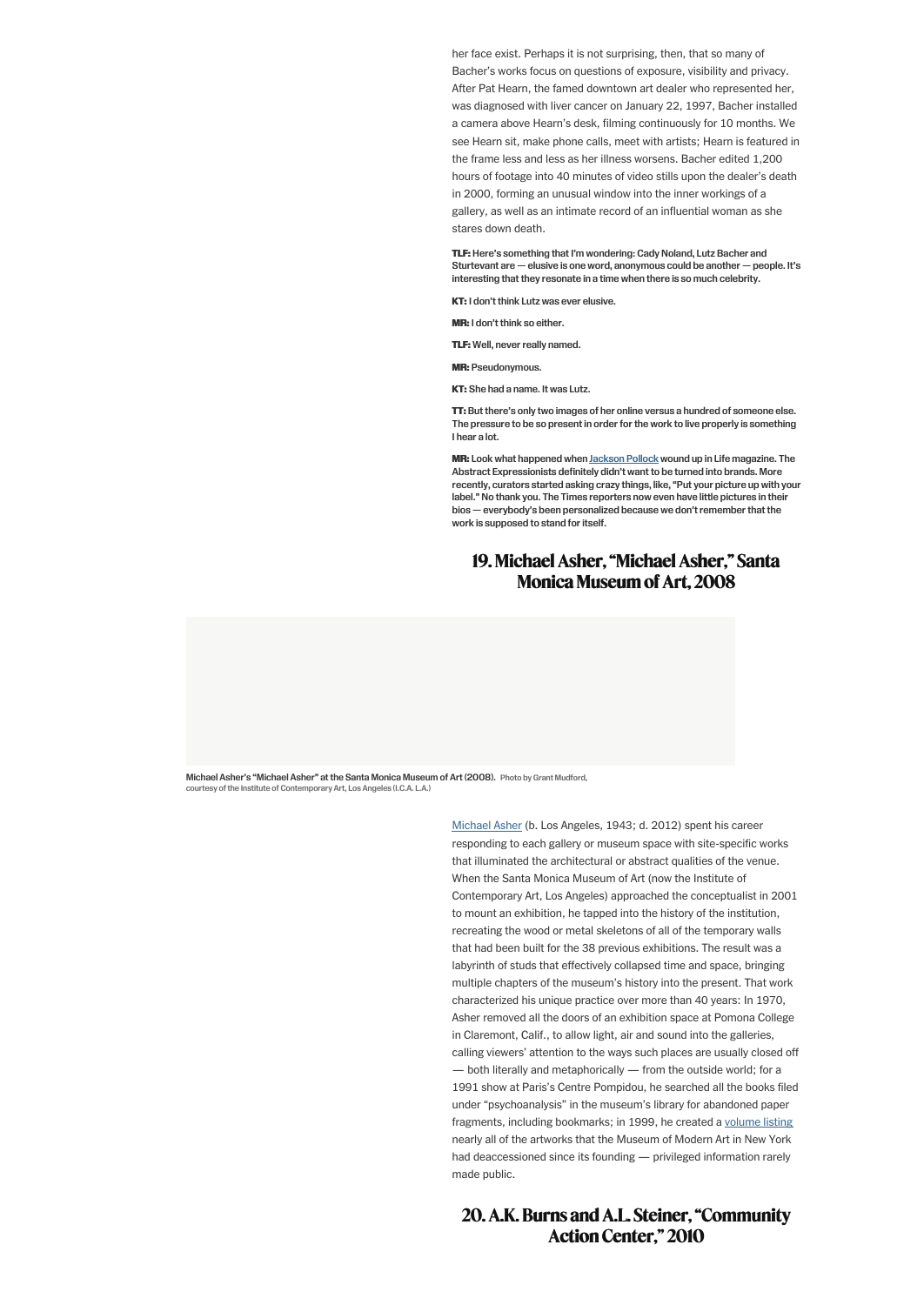

A clip from the 69-minute-long video piece, which the artists describe as "socio-sexual." Courtesy of the artists

"Community Action Center," a 69-minute erotic romp through the [imaginations](https://www.hellomynameissteiner.com/) of artists A.K. [Burns](http://www.akburns.net/) (b. Capitola, Calif., 1975) and A.L. Steiner (b. Miami, 1967) and their community of friends, is a celebration of queer sexuality as playful as it is political. We watch as a diverse, multigenerational cast engage in joyfully hedonistic acts of private and shared pleasure involving paint, egg yolks, carwashes and corn on the cob. Although the video opens with the cabaret star Justin Vivian Bond reading lines from Jack Smith's [experimental](https://www.moma.org/calendar/exhibitions/3754?locale=en) film "Normal Love," there is otherwise little dialogue. Instead, the focus is on the dreamlike visuals — captured with an offhand intimacy on rented and borrowed cameras — and the visceral sensations they evoke. "Community Action Center" is the rare ribald work that doesn't refer to male desire or gratification, which is partly why Steiner and Burns, who are activists as well as artists, describe it as "socio-sexual." Radical politics needn't come at the cost of sensuality, however. The piece is meant to titillate.

#### **KT:** It's a really important work, too.

### **TLF:** I haven't seen it.

**KT:** They spearheaded this project to essentially make porn, but it's much more than that, with all kinds of people from their queer community. It includes so many artists that we know and that are making work now, and very visible, but it was all about figuring out how to show their body, show their sexuality, share their body, share their sexuality, make light of it, make it serious, collaborate with musicians. It's a crazy document of a moment that opened up a conversation.

### **21. Danh Vo,"We the People," 2010-14**

Danh Vo's "We the People" (detail) (2011-16). Photo by Nils Klinger, taken at Kunsthalle Fridericianum in Kassel, Germany

> [Danh](https://www.publicartfund.org/exhibitions/view/danh-vo-we-the-people/) Vo (b. Vietnam, 1975) immigrated to Denmark with his family after the fall of Saigon in 1979. "We the People," a full-size copper replica of the Statue of Liberty, may be his most ambitious work. Fabricated in Shanghai, the colossal figure exists in roughly 250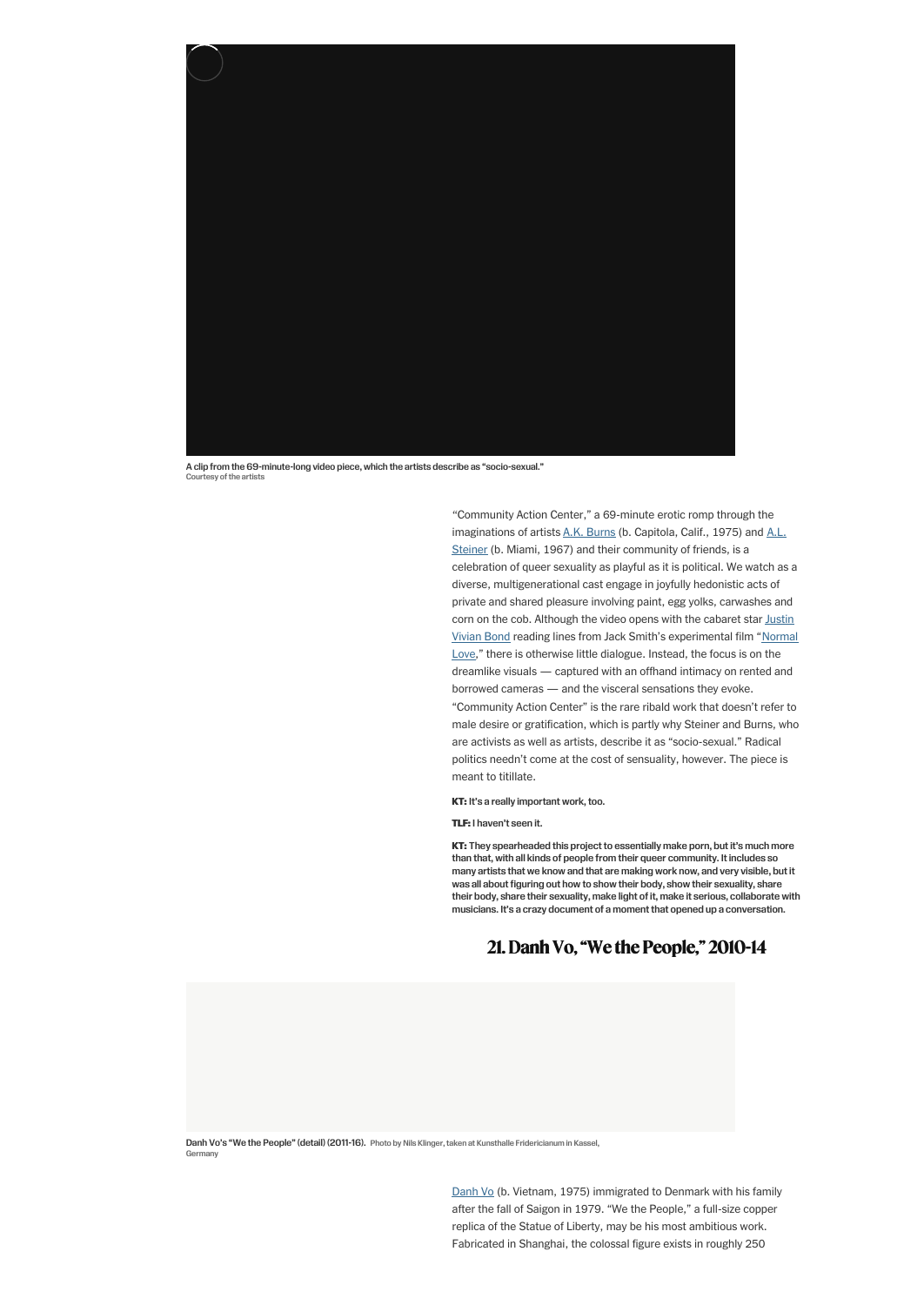pieces, dispersed throughout public and private collections around the world. It will never be assembled or exhibited as a whole. In its fragmented state, Vo's statue alludes to the hypocrisy and contradictions of Western foreign policy. A gift from France to the United States, dedicated in 1886, the original monument was billed as a celebration of freedom and democracy — values both nations proved willing to overlook when dealing with other countries. At the time of the dedication, France possessed colonies in Africa and Asia, including Vietnam, where a miniature version of the statue was installed on the roof of the Tháp Rùa temple (or Turtle Tower) in Hanoi. Later, the United States financially supported the French military in Vo's home country, waging war in the name of protecting democracy from Communism. By then, of course, the Statue of Liberty had welcomed millions of immigrants to the United States and had become a symbol of the American dream. In the wake of current violent crackdowns on immigration at the U.S.-Mexico border, Vo's fragmented icon has never felt more darkly apropos.

**DB:** I chose this because it totally takes away the masterpiece idea. It's the one statue, with many meanings embedded within it, but totally distributed. The sections are made in China, right?

**RT:** Yes.

**DB:** So it's also the idea that this object, which is synonymous with the United States, is now made in what will be the superpower of the future. It's signaling what other futures will be, and it gets back to this idea that "contemporary" is a total unknowingness. We don't know what the hell the "contemporary" is, and I think in some ways, these works affirm that that unknowingness is where we begin.

**KT:** That work had so much violence and anger in it. Anger is a big part of the work that's being made by artists now — everyone's feeling it — specifically the anger of a displaced person. This idea of what we've done as a country, all over the world.

### **22. Kara Walker,"A Subtlety, or the Marvelous Sugar Baby," 2014**

Kara Walker's "A Subtlety, or the Marvelous Sugar Baby, an Homage to the Unpaid and Overworked<br>Artisans Who Have Refined Our Sweet Tastes From the Cane Fields to the Kitchens of the New World<br>on the Occasion of the Demoli Kara Walker, courtesy of Sikkema Jenkins & Co., N.Y.

> Ever since 1994, when the 24-year-old Kara [Walker](https://www.nytimes.com/topic/person/kara-walker) (b. Stockton, Calif., 1969) first astounded audiences with cut-paper installations depicting plantation barbarism, she has plumbed this country's long history of racial violence. In 2014, Walker created "A Subtlety," a monumental polystyrene sphinx coated in white sugar. The piece dominated an enormous hall of the Domino Sugar refinery in Brooklyn, shortly before much of the factory was demolished for condominiums. In a reversal of her black-paper silhouettes of white slave owners, Walker gave the colossal white sculpture the features of a stereotypical black "mammy" in a kerchief, the sort of imagery used by molasses brands to market their product. Walker's sphinx also conjures up forced labor in ancient Egypt. "In my own life, in my own way of moving through the world, I have a hard time making a distinction between the past and the present," she has [said](https://observer.com/2014/05/kara-walker-on-domino-demolition-it-makes-me-very-sad/). "Everything is kind of hitting me all at once."

> **MR:** "A Subtlety" made lots of people furious because it was about the history of labor and sugar in a place that was already about to be gentrified. It was this gigantic, mammy-like, sphinxlike, female object, and then it had all these little melting children. "A Subtlety" is part of a very longstanding tradition that began in the Arab world that had to do with creating objects out of clay but also out of sugar. So it's the impacted value of extractive mining, but it's also the impacted value of the labor of slaves. And it's also on the site where wage slavery had occurred — sugar work was the worst. The Domino Sugar factory was once owned by the Havemeyers, and Henry Havemeyer was one of the main donors to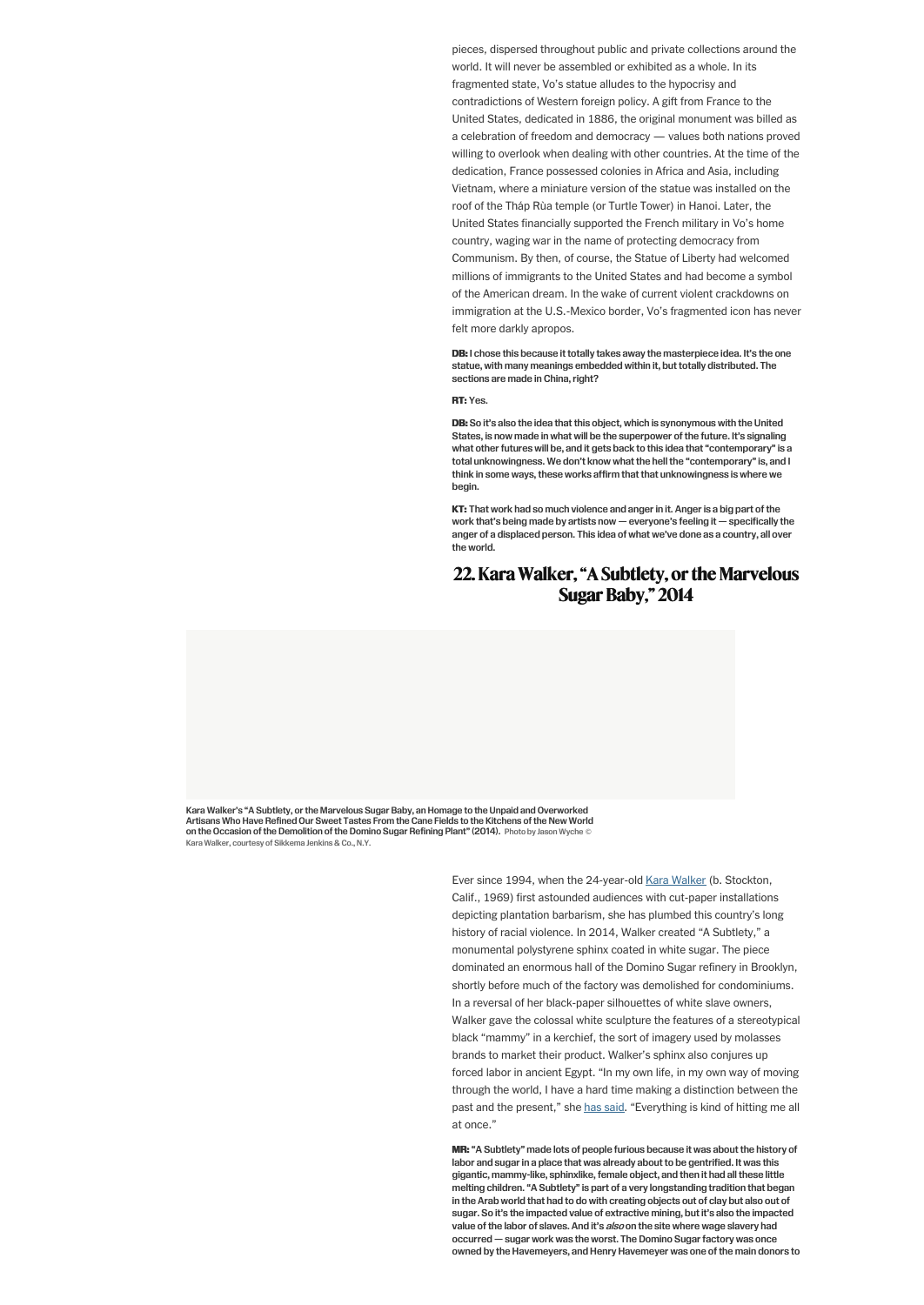the Metropolitan Museum of Art. The sugar king was the art king. So it had all of these things — and then there's the idea of all these people taking selfies in front of it. It was extremely brilliant without having to say a thing.

Left: Cindy Sherman's "Untitled Film Still #14" (1978). Right: Robert Mapplethorpe's "Embrace" (1982). Left: courtesy of the artist and Metro Pictures, N.Y. Right: © Robert Mapplethorpe Foundation. Used by permission.

> **TLF:** Martha, you wrote to me in an email that you are against the idea of the game-changing masterpiece. I thought we should put that on the record.

**MR:** I'm happy to say that it makes no sense in a contemporary era to talk about a work in isolation, because as soon as a work is noticed, everybody then notices what the person did before or who was around them. Art is not made in isolation. This brings me to the "genius": The masterwork and the genius go together. That was one of the first things women artists attacked. As much as we revere the work of Mike Kelley, he always said that everything he did depended on what the feminists in L.A. had done before. What he meant by that, I believe, was that abjection and pain and abuse are things that are worth paying attention to in art. And that was something no man would have done at that point, except Paul McCarthy, maybe. The [masterpiece](https://www.nytimes.com/topic/person/paul-mccarthy) idea is highly reductive.

**KT:** This brings up a good point about how there's a responsibility to question this. Is that how it's going to be?

**TT:** No, but listing a work that "defines the contemporary age" doesn't necessarily mean it has to be a masterwork.

MR: Well, it could be a *bad* masterwork. You could say **Dana [Schutz](https://www.nytimes.com/2019/01/09/arts/design/dana-schutz-painting-emmett-till-petzel-gallery.html)** [the painter of a [controversial](https://www.nytimes.com/2017/07/27/arts/design/dana-schutz-emmett-till-painting-protests.html) 2016 work based on a photograph of the mutilated body of Emmett Till, lynched, in his coffin]. But the questions of ownership go back to Sherrie Levine and the Walker Evans work. What's ownership of an image? What's reproduction of a photo? The culture wars of the '80s all depended on photographs, whether it was "Piss Christ" or Robert Mapplethorpe's work — and we're still fighting these things. We don't want to talk about them. Nobody here named Mapplethorpe — interesting.

**KT:** Thought about it.

**MR:** Nobody mentioned William [Eggleston](https://www.nytimes.com/2016/10/17/t-magazine/william-eggleston-photographer-interview-augusten-burroughs.html) because we really hate photography in the art world. Nobody named Susan [Meiselas](https://www.nytimes.com/2018/07/03/lens/susan-meiselas-mediations.html). We always want photography to be something else, which is art, which is actually what you said about Cindy Sherman's ["Untitled](https://www.moma.org/learn/moma_learning/cindy-sherman-untitled-film-stills-1977-80/) Film Stills." We know it's notreally photography. I'm always interested in the way art is always ready to kick photography out of the room unless called upon to say, "Yeah but this was really important for identity, formation or recognition." It's always thematic. It's never formal.

### **23. Heji Shin,"Baby"(series), 2016**

Left: Heji Shin's "Baby 12" (2016). Right: Shin's "Baby 16" (2016). Courtesy of Galerie Buchholz, Berlin/Cologne

> Birth is the subject of "Baby," seven photographs by Heji [Shin](http://www.hejishin.com/) (b. Seoul, South Korea, 1976) that capture the moments after crowning. Shin illuminates some of the undeniably gory scenes with a scorching red light. Other pictures are barely lit at all, and the puckered faces of the almost-born emerge from menacing black shadows. While these photographs might remind us of our common humanity, they are hardly sentimental or celebratory — several are downright scary. This complexity is at the core of Shin's practice, from pornographic [photographs](https://www.galeriebuchholz.de/exhibitions/heji-shin-berlin-2019/) of chiseled men dressed as beefcake cops to colossal portraits of Kanye West that debuted shortly after the rapper's inflammatory conversation with Donald Trump. (Two Kanye portraits and five of the "Babies" were in the 2019 Whitney Biennial.) At a time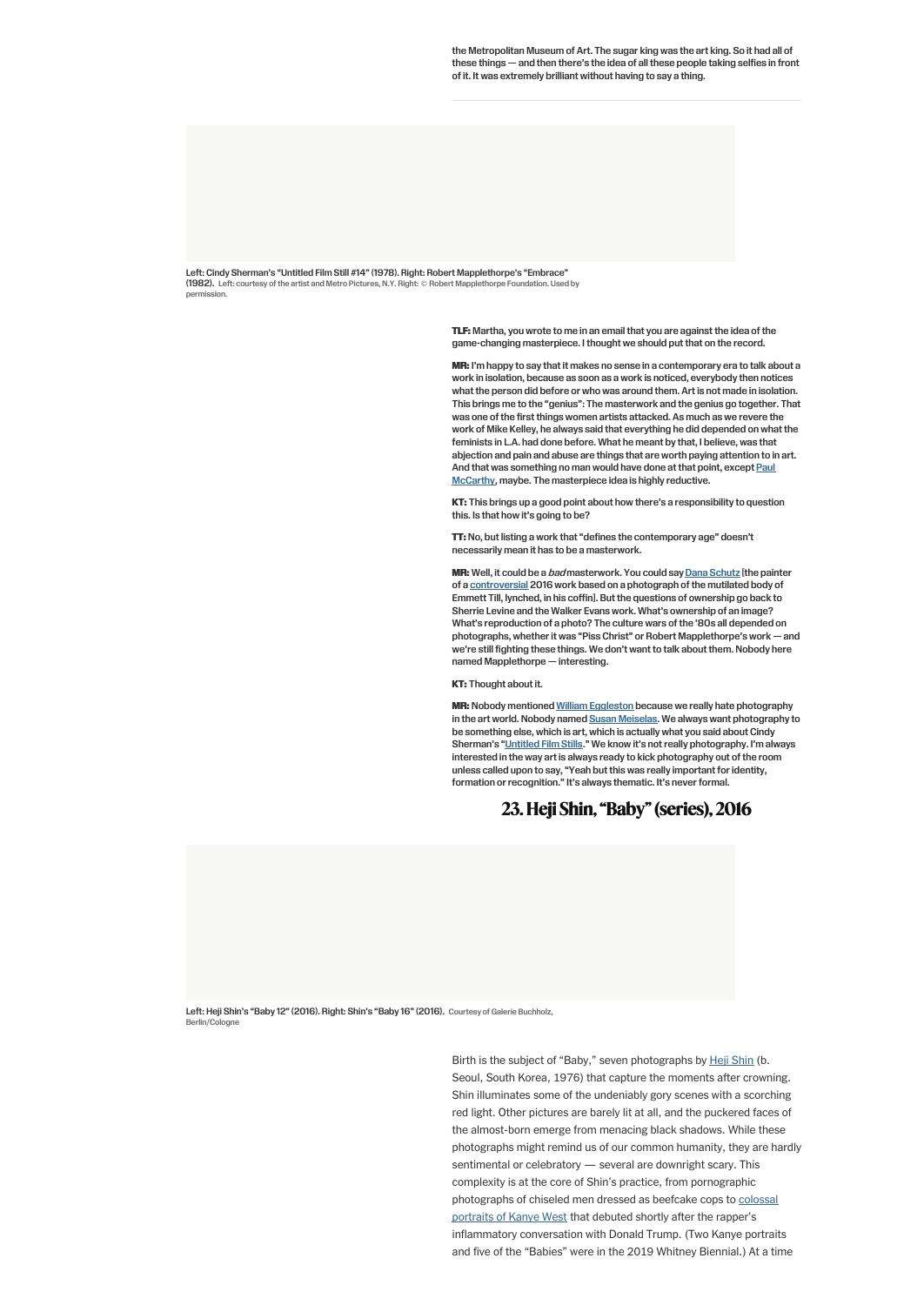when political art is everywhere, with young artists telling predictably left-leaning audiences exactly what they want to hear, Shin is an outlier. Her photographs do not answer any questions. Instead, they ask a lot of their audiences.

**TT:** I was obsessed with the "Baby" photos. I mean, I wanted one myself. But then my partner was like, "Well what's the … " Like, "I've seen pregnancy, what's the difference?"

**KT:** "A kid could do that?"

**TT:** Or not quite that, but: I understand it aesthetically and I'm interested in the photo, but what's it saying and what's it doing?

**KT:** No one wants to look at that work. No one wants to look at that act. No one wants to talk about motherhood. No one wants to look at women like that. No one wants to see a vagina like that. No one wants to see a human being that looks like that. I think there's something gross and revolting and very brave about that work.

### **24. Cameron Rowland,"New York State Unified Court System," 2016**

Cameron Rowland's "New York State Unified Court System" (2016). Cameron nd, "New York State Unified Court System," 2016, oak wood, distributed by Corcraft, 165 x 57.5 x 36 inches, rental at cost. "Courtrooms throughout New York State use benches built by prisoners in Green Haven Correctional Facility. The court reproduces itself materially through the labor of those it sentences. Rental at cost: Artworks indicated as 'Rental at cost' are not sold. Each of these artworks may be rented for 5 years for the total price realized at police auction." Courtesy of the artist and Essex Street, N.Y.

> In a much-discussed 2016 exhibition titled "91020000" at the New York nonprofit Artists Space, [Cameron](http://www.essexstreet.biz/artist/rowland) Rowland (b. Philadelphia, 1988) exhibited furniture and other objects fabricated by inmates often working for less than a dollar an hour, as well as heavily footnoted research on the mechanics of mass incarceration. The New York State Department of Corrections sells these commodities under the brand name Corcraft to government agencies and nonprofit organizations. Artists Space was eligible to acquire the benches, manhole cover rings, firefighter uniforms, metal bars and other objects comprising the exhibition, which Rowland rents to collectors and museums instead of selling them. The spare installation recalled those of the Minimalist sculptor [Donald](https://www.nytimes.com/1994/02/13/obituaries/donald-judd-leading-minimalist-sculptor-dies-at-65.html) Judd, while Rowland's politically driven approach to Conceptualism and focus on racial injustice garnered comparisons to Kara Walker and the American light and text artist [Glenn](https://www.nytimes.com/2018/06/18/t-magazine/glenn-ligon-adrian-piper-art.html) Ligon. The New Yorker traced Rowland's artistic ancestry back to ["Duchamp,](https://www.newyorker.com/goings-on-about-town/art/cameron-rowland) by way of Angela Davis."

> **TT:** Cameron Rowland's work is further out on the edges of what's considered art. You apply to get a catalog in order to purchase prison goods. A lot of the work he makes, I don't even understand how. I still have a lot of questions, and we're friends. There's this unraveling of a new sort of sideways information that I find really interesting and confusing at the same time.

**25. Arthur Jafa,"Love Is the Message, the Message Is Death," 2016**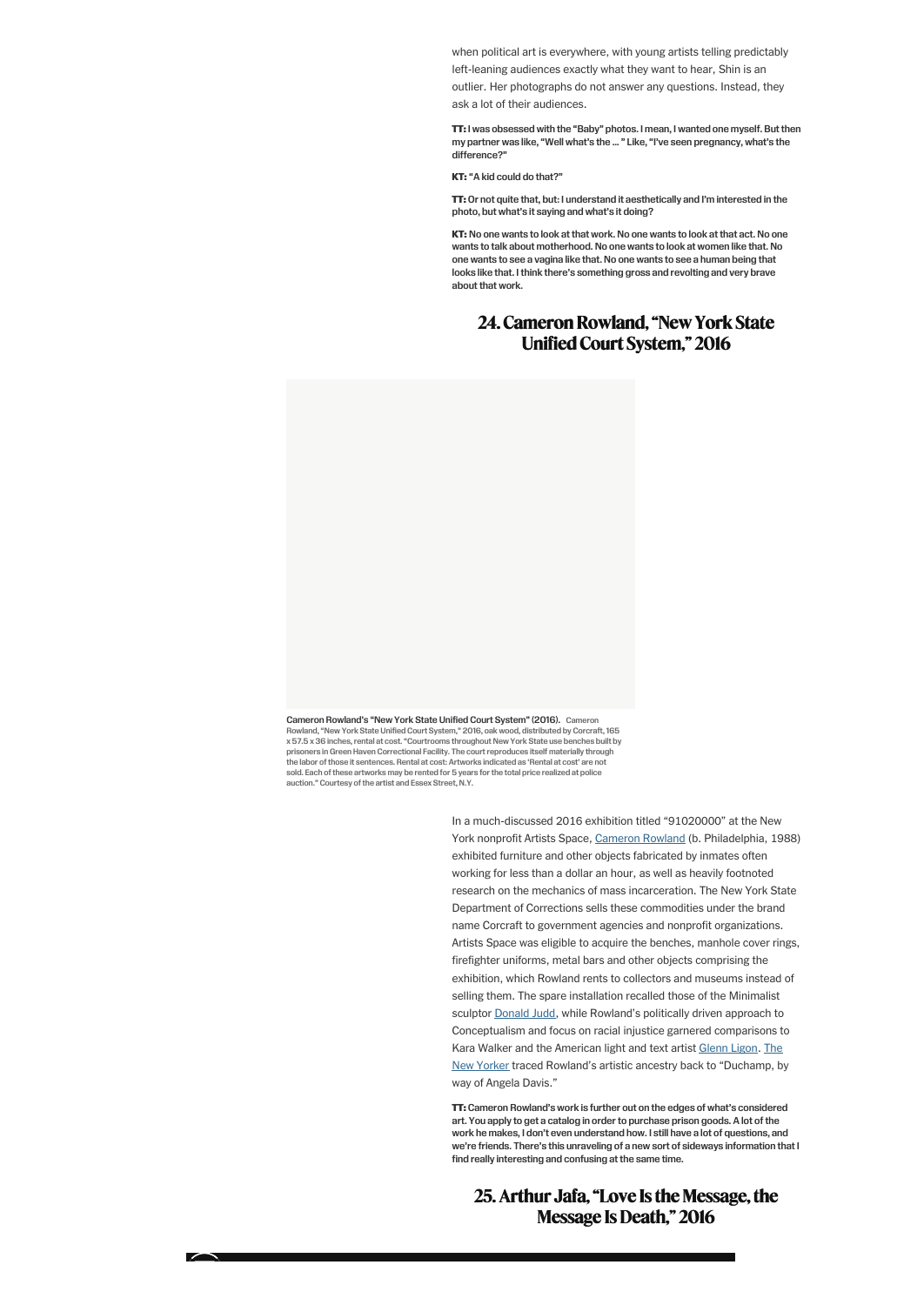

A clip from Jafa's video, comprising excerpts from films, television broadcasts, music videos and Jafa's<br>own footage, set to Kanye West's "Ultralight Beam."<br>Courtesy of the artist and Gavin Brown's Enterprise, New York/Rom

At a moment when the volume of images — from pictures of suffering to bathroom selfies — threatens to preclude empathy, Arthur Jafa's seven-and-a-half-minute video, "Love Is the Message, the Message Is Death," is a profoundly moving antidote to indifference. Through film clips, TV broadcasts, music videos and personal footage, Jafa (b. Tupelo, Miss., 1960) portrays the triumphs and terrors of black life in America. We see the Rev. Martin Luther King Jr. and Miles Davis; Cam Newton racing to score a touchdown; a Texas police officer slamming a teenage girl onto the ground; Barack Obama singing ["Amazing](https://www.nytimes.com/2015/07/04/arts/obamas-eulogy-which-found-its-place-in-history.html) Grace" at the Charleston church where nine people were murdered by a white supremacist; and Jafa's daughter on her wedding day. The film made its official art-world debut at Gavin Brown's Enterprise in Harlem just days after Donald Trump won the presidential election in November 2016. Jafa set the images to Kanye West's gospel-inflected anthem "Ultralight Beam."

**TLF:** Jafa strikes me as more popular, in a sense, if I can use that word. He crosses over into other worlds.

**TT:** This goes back to David Hammons because — I threw away my [Adidas Yeezy] [sneakers](https://www.nytimes.com/2018/10/11/us/politics/kanye-trump-white-house-monologue.html) Kanye made. [West alienated many of his fans when he made a visit to the White House in October 2018, offering his verbal support of President Trump and wearing a Make America Great Again baseball cap.]

**KT:** How do you justify that work, then? You still put Arthur Jafa on the list, which is what I'm really curious about.

**TT:** Because it's not my list. In my head, I thought, "This is contemporary." And I think that a good artwork can be problematic. Art is one of the few things that can transcend or complicate a problem. "Love Is the Message" can still be a very good artwork and I can disagree with Arthur Jafa's approach to it. No one else has done that. No one else in history has produced a video like that. It's still moving things forward, even if they're moving back a little bit.

**DB:** I think Arthur Jafa is coming out of a lineage of collage and photomontage artists — from Martha Rosler, sitting right here, to early artists coming out of the Russian avant-garde — this idea that you don't have to agree or adhere to a singular point of view. Each image or piece of music doesn't mean something on its own; it's in the juxtaposition where meaning comes together. What's so interesting about the piece is how seductive it can be, and also, in some ways, it begs for us to resist that seductive quality because of the violence of some of the imagery.

Left: LaToya Ruby Frazier's "Momme" (2018). Right: "Students and Residents Outside Northwestern High School (Est. 1964) Awaiting the Arrival of President Barack Obama, May 4th 2016, III." (2016- 17). Courtesy of the artist and Gavin Brown's Enterprise, New York/Rome